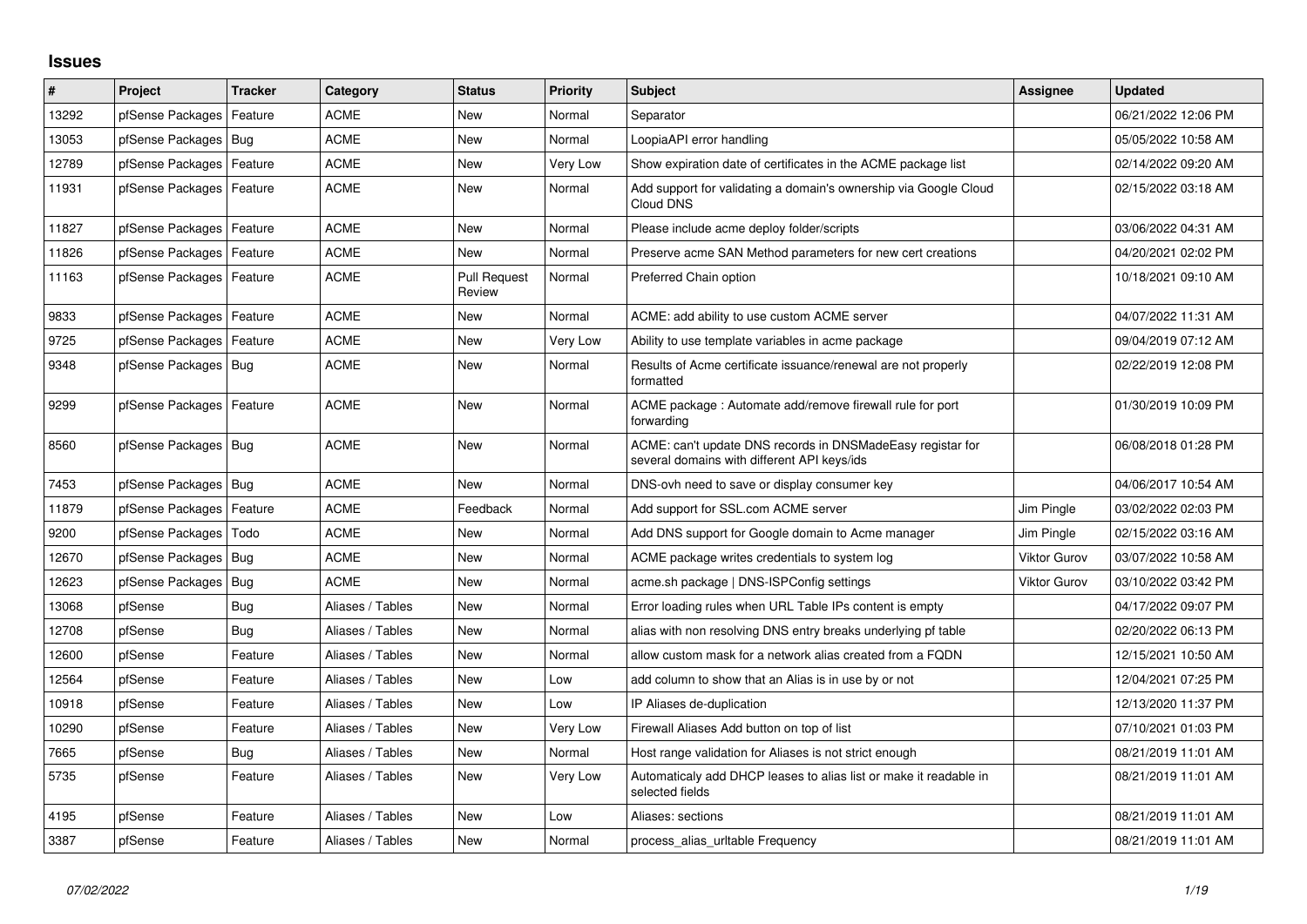| $\pmb{\#}$ | Project                | <b>Tracker</b> | Category         | <b>Status</b>                 | <b>Priority</b> | <b>Subject</b>                                                                                                | Assignee            | <b>Updated</b>      |
|------------|------------------------|----------------|------------------|-------------------------------|-----------------|---------------------------------------------------------------------------------------------------------------|---------------------|---------------------|
| 13245      | pfSense                | Feature        | Aliases / Tables | <b>Pull Request</b><br>Review | Normal          | Type column on Alias lists                                                                                    | Jim Pingle          | 06/28/2022 12:01 PM |
| 1979       | pfSense                | Feature        | Aliases / Tables | New                           | Normal          | Add some default read-only system aliases                                                                     | Jim Pingle          | 08/21/2019 11:01 AM |
| 9296       | pfSense                | <b>Bug</b>     | Aliases / Tables | Confirmed                     | Low             | Alias content is sometimes incomplete when mixing FQDN and IP<br>address                                      | Reid<br>Linnemann   | 06/18/2022 03:12 PM |
| 13282      | pfSense Plus           | Bug            | Aliases / Tables | <b>New</b>                    | Normal          | FQDN Aliases Break if an Invalid Domain is Present in the Chain                                               | Reid<br>Linnemann   | 06/30/2022 05:04 PM |
| 11898      | pfSense Packages       | Bug            | apcupsd          | <b>New</b>                    | Normal          | PHP error from apcupsd dashboard widget                                                                       |                     | 05/07/2021 09:12 AM |
| 11375      | pfSense Packages       | Bug            | apcupsd          | New                           | Normal          | UPS Type <blank> for USB APC</blank>                                                                          |                     | 02/26/2021 11:10 AM |
| 10845      | pfSense Packages   Bug |                | apcupsd          | <b>New</b>                    | Normal          | apcupsd doesn't stop when not enabled                                                                         |                     | 08/24/2020 10:16 AM |
| 12812      | pfSense Packages       | Feature        | arpwatch         | New                           | Normal          | Would it be helpful if the FreeBSD net-mgmt/arpwatch port had an<br>option to use mail/dma for mail delivery? |                     | 02/16/2022 06:09 PM |
| 8454       | pfSense Packages   Bug |                | arpwatch         | <b>New</b>                    | Very Low        | Arpwatch package break email notifications from other sources                                                 |                     | 06/23/2022 07:49 PM |
| 12101      | pfSense Packages       | <b>Bug</b>     | arpwatch         | Assigned                      | Normal          | ArpWatch Suppression Mac for "flip-flop" not suppressing                                                      | <b>Viktor Gurov</b> | 10/09/2021 07:19 PM |
| 13260      | pfSense                | Feature        | Authentication   | New                           | Normal          | Add support for OpenVPN static-challenge                                                                      |                     | 06/09/2022 02:04 PM |
| 12726      | pfSense                | Bug            | Authentication   | New                           | Normal          | LDAP select container button auto populate                                                                    |                     | 01/25/2022 01:48 PM |
| 12519      | pfSense                | Bug            | Authentication   | <b>New</b>                    | Normal          | Fail authentication using special character in password via the LDAP<br>connector                             |                     | 11/12/2021 07:39 AM |
| 12458      | pfSense                | Feature        | Authentication   | <b>New</b>                    | Normal          | Use "unixHomeDirectory" instead of "homeDirectory" when LDAP<br>authentication server is Active Directory     |                     | 10/15/2021 08:18 AM |
| 12283      | pfSense                | Bug            | Authentication   | <b>New</b>                    | Normal          | LDAP/RADIUS authentication servers configuration does not allow<br>source IP address to be specified          |                     | 08/20/2021 01:15 AM |
| 12095      | pfSense                | <b>Bug</b>     | Authentication   | <b>New</b>                    | Normal          | Memory leak in pcscd                                                                                          |                     | 06/01/2022 01:01 PM |
| 12091      | pfSense                | Feature        | Authentication   | <b>New</b>                    | Normal          | RFE: Add support for sssd authentication                                                                      |                     | 12/10/2021 04:55 PM |
| 10843      | pfSense                | Feature        | Authentication   | New                           | Normal          | Allow user manager settings to specify multiple authentication<br>servers                                     |                     | 01/13/2022 07:22 AM |
| 10765      | pfSense                | Bug            | Authentication   | New                           | Normal          | Ampersands in Idap extended query are escaped twice                                                           |                     | 09/02/2020 07:55 AM |
| 10352      | pfSense                | Bug            | Authentication   | New                           | Very Low        | RADIUS authentication fails with MSCHAPv1 or MSCHAPv2 when<br>passwords contain international characters      |                     | 06/20/2022 04:04 PM |
| 9937       | pfSense                | Feature        | Authentication   | New                           | Normal          | OpenVPN Login User Privilege                                                                                  |                     | 11/29/2019 08:46 AM |
| 9288       | pfSense                | Feature        | Authentication   | New                           | Normal          | SSHGuard add pfSense signature in standard                                                                    |                     | 08/14/2019 01:19 PM |
| 9222       | pfSense                | Feature        | Authentication   | New                           | Normal          | Add sshguard log when release an IP                                                                           |                     | 08/14/2019 01:00 PM |
| 9165       | pfSense                | Feature        | Authentication   | New                           | Normal          | only IPs can be added to sshguard whitelist                                                                   |                     | 04/21/2022 12:39 PM |
| 8775       | pfSense                | Feature        | Authentication   | New                           | Very Low        | Use SRV record for LDAP Authentication                                                                        |                     | 05/06/2020 07:49 AM |
| 8694       | pfSense                | Feature        | Authentication   | New                           | Very Low        | Client CA Auth for PFSense WebGui                                                                             |                     | 08/21/2019 09:25 AM |
| 8087       | pfSense                | Bug            | Authentication   | New                           | Normal          | Provide Calling-Station-ID to RADIUS backed VPN connections                                                   |                     | 06/06/2020 05:36 AM |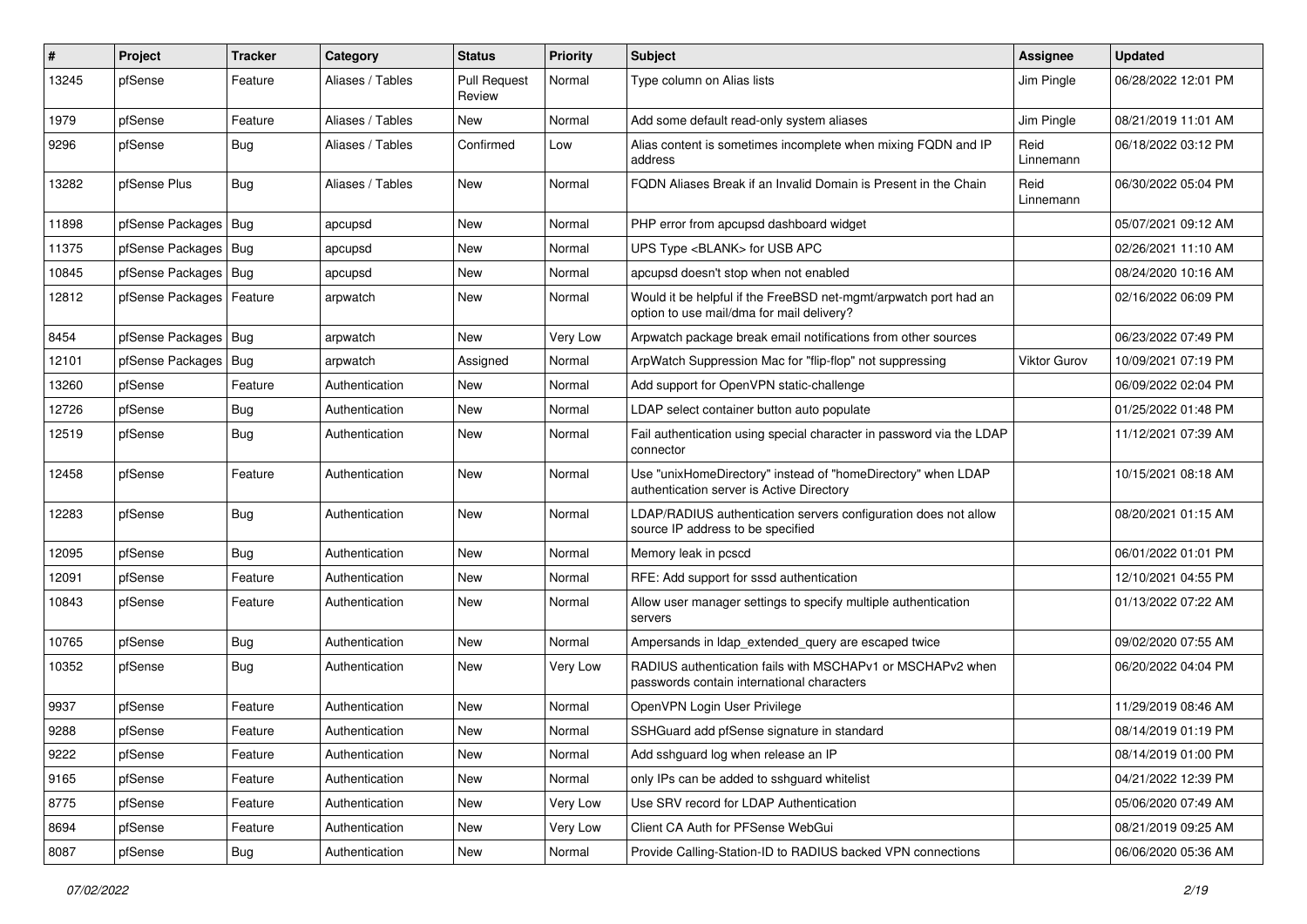| ∦     | Project                    | <b>Tracker</b> | Category         | <b>Status</b>                 | <b>Priority</b> | <b>Subject</b>                                                                                                                      | <b>Assignee</b>       | <b>Updated</b>      |
|-------|----------------------------|----------------|------------------|-------------------------------|-----------------|-------------------------------------------------------------------------------------------------------------------------------------|-----------------------|---------------------|
| 5825  | pfSense                    | Feature        | Authentication   | <b>New</b>                    | Normal          | Allow EAP-RADIUS for authentication servers                                                                                         |                       | 08/21/2019 10:32 AM |
| 5652  | pfSense                    | Bug            | Authentication   | <b>New</b>                    | Normal          | Radius IETF Class Group Assignment - Incorrect Standard                                                                             |                       | 08/13/2019 01:39 PM |
| 4242  | pfSense                    | Feature        | Authentication   | New                           | Normal          | Two Factor or OTP Authentication for Admin Interface                                                                                |                       | 01/04/2022 12:07 PM |
| 4098  | pfSense                    | Feature        | Authentication   | New                           | Normal          | Add option to force a password change on login                                                                                      |                       | 08/21/2019 10:31 AM |
| 13093 | pfSense                    | Bug            | Authentication   | In Progress                   | Normal          | LDAP authentication fails with extended query and RFC2307 group<br>lookups enabled                                                  | Chris Linstruth       | 06/28/2022 06:09 PM |
| 12715 | pfSense                    | Bug            | Authentication   | <b>New</b>                    | Normal          | Long system startup time when LDAP is configured and unavailable<br>during startup.                                                 | Christian<br>McDonald | 01/24/2022 05:50 AM |
| 12863 | pfSense                    | Feature        | Authentication   | <b>New</b>                    | Very Low        | dynamically tune sha512crypt rounds                                                                                                 | Jim Pingle            | 03/19/2022 12:53 PM |
| 6742  | pfSense                    | Feature        | Authentication   | <b>New</b>                    | Normal          | OAuth2 authentication for OpenVPN (and for FreeRadius)                                                                              | Jim Thompson          | 10/19/2020 09:19 AM |
| 12225 | pfSense                    | Bug            | Authentication   | <b>Pull Request</b><br>Review | Normal          | Group membership field is not needed for remote groups                                                                              | <b>Viktor Gurov</b>   | 06/28/2022 12:01 PM |
| 12546 | pfSense Plus               | Feature        | Authentication   | New                           | Normal          | Add 2FA Support to pfSense Plus Local Database Authentication                                                                       |                       | 06/25/2022 05:30 PM |
| 11920 | pfSense Plus               | Feature        | Authentication   | New                           | Normal          | SAML Authentication for pfSense (VPN and webConfigurator)                                                                           |                       | 05/14/2021 12:56 AM |
| 11626 | pfSense Plus               | Bug            | Authentication   | New                           | Normal          | Google LDAP connection failed due to lack of SNI for TLS 1.3                                                                        | Luiz Souza            | 06/27/2022 07:23 AM |
| 11266 | pfSense Packages           | Feature        | AutoConfigBackup | New                           | Very Low        | Give an option to list restore point in "reverse" order/latest at the top.                                                          |                       | 01/19/2021 06:58 PM |
| 12767 | pfSense Packages   Bug     |                | Avahi            | New                           | Normal          | Package radavahi-daemon does does not exist in current pfSense<br>version and it has been removed"" message on pfSense 2.7 restore  |                       | 02/07/2022 11:28 AM |
| 12329 | pfSense Packages   Feature |                | Avahi            | <b>New</b>                    | Normal          | Add optional floating firewall rules for IPv4 and IPv6                                                                              |                       | 02/09/2022 04:43 PM |
| 13039 | pfSense Packages   Feature |                | AWS VPC          | New                           | Normal          | Handle transit gateway VPNs in the AWS VPN wizard                                                                                   |                       | 04/11/2022 07:31 AM |
| 9497  | pfSense Packages   Bug     |                | <b>AWS VPC</b>   | <b>New</b>                    | Normal          | AWS VPN Wizard: WebGUI times out.                                                                                                   |                       | 11/13/2019 10:07 AM |
| 9495  | pfSense Packages   Bug     |                | AWS VPC          | New                           | Normal          | AWS VPC VPN wizard produces incorrect config (SHA256 should<br>be SHA1)                                                             |                       | 08/19/2019 02:45 PM |
| 10900 | pfSense Packages   Bug     |                | Backup           | Feedback                      | Normal          | /packages/backup/backup.php?a=download&t=backup HTTP 504,<br>or Sends PHP Error Message as ASCII/Text file Named<br>pfsense.bak.tgz |                       | 04/05/2022 01:51 AM |
| 11098 | pfSense Packages   Bug     |                | Backup           | Feedback                      | Normal          | Backup Files and Directories plugin crashes firewall if /root specified<br>as backup location                                       | <b>Viktor Gurov</b>   | 12/23/2021 10:45 AM |
| 13289 | pfSense                    | Bug            | Backup / Restore | New                           | Low             | Attempting to restore a 0 byte "config.xml" prints an error that the<br>file cannot be read                                         |                       | 06/28/2022 12:01 PM |
| 12774 | pfSense                    | Bug            | Backup / Restore | <b>New</b>                    | Normal          | Picture widget image is not saved in backup                                                                                         |                       | 04/04/2022 04:48 AM |
| 12553 | pfSense                    | Feature        | Backup / Restore | New                           | Normal          | Auto Config Backup: Allow selecting multiple backups for deletion                                                                   |                       | 02/22/2022 04:27 AM |
| 12249 | pfSense                    | Bug            | Backup / Restore | New                           | Normal          | HAProxy causing failed ACB backups                                                                                                  |                       | 11/15/2021 11:58 PM |
| 11110 | pfSense                    | Bug            | Backup / Restore | New                           | Normal          | Backup file should be checked before restoring a specific area                                                                      |                       | 12/05/2020 02:50 PM |
| 9775  | pfSense                    | Feature        | Backup / Restore | New                           | Normal          | AutoConfigBackup - Rolling per day/hour cap on changes, retention<br>policy                                                         |                       | 09/20/2019 09:19 AM |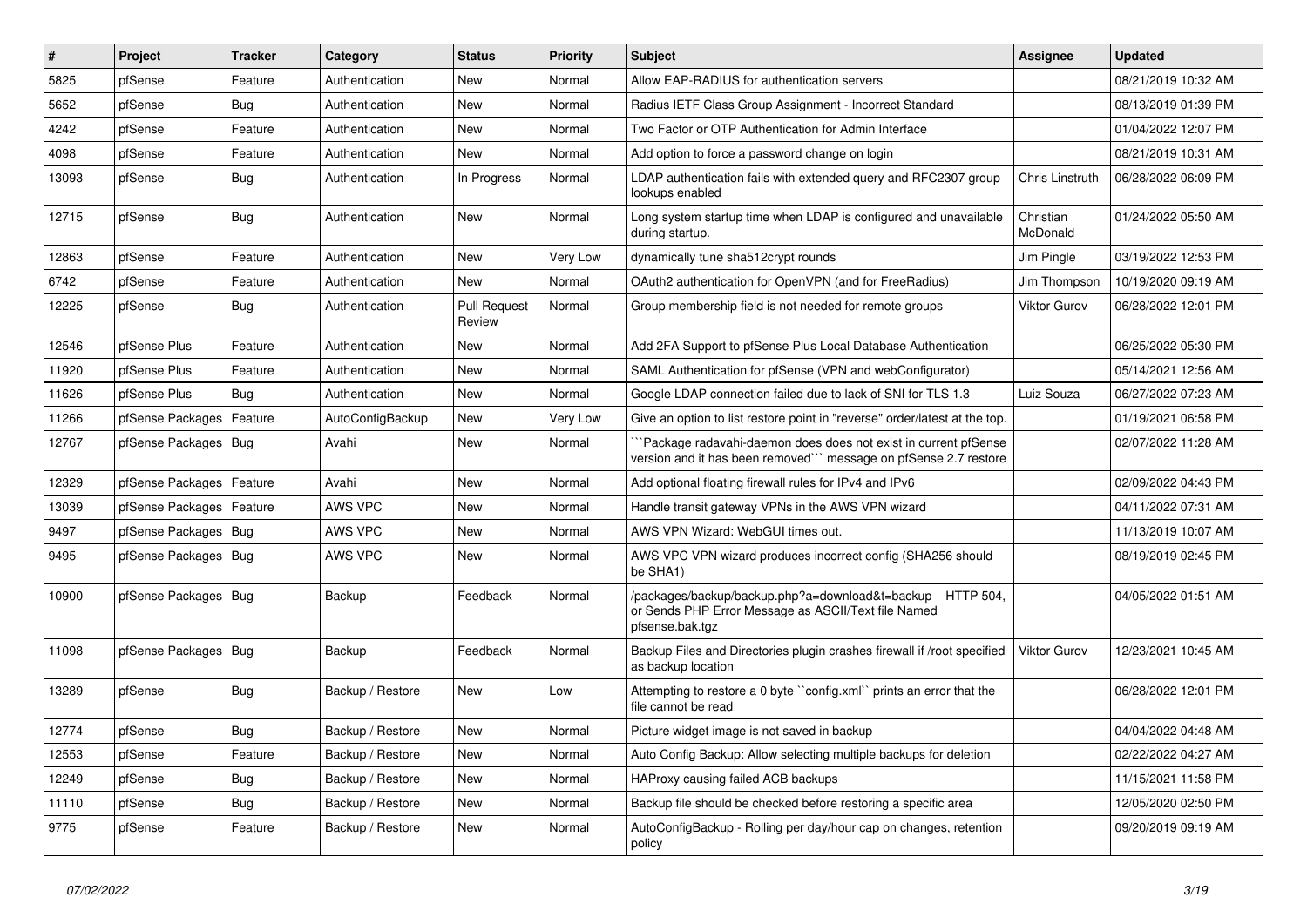| #     | Project                       | <b>Tracker</b> | Category         | <b>Status</b> | <b>Priority</b> | Subject                                                                                                  | <b>Assignee</b>       | <b>Updated</b>      |
|-------|-------------------------------|----------------|------------------|---------------|-----------------|----------------------------------------------------------------------------------------------------------|-----------------------|---------------------|
| 8076  | pfSense                       | <b>Bug</b>     | Backup / Restore | New           | Normal          | User can easily apply an unusable interface configuration after<br>restore                               |                       | 08/14/2019 10:52 AM |
| 7757  | pfSense                       | <b>Bug</b>     | Backup / Restore | New           | Normal          | Auto Config Backup fails to upload unless Default Gateway is up                                          |                       | 08/16/2019 12:47 PM |
| 7688  | pfSense                       | Feature        | Backup / Restore | <b>New</b>    | Low             | AutoConfigBackup - Info Icon - username only                                                             |                       | 10/22/2017 10:46 AM |
| 6608  | pfSense                       | Feature        | Backup / Restore | New           | Low             | backup and restore dhcp                                                                                  |                       | 07/13/2016 04:09 PM |
| 4681  | pfSense                       | Feature        | Backup / Restore | New           | Normal          | AutoConfigBackup make a way to easily download a saved backup                                            |                       | 08/16/2019 12:46 PM |
| 3697  | pfSense                       | Feature        | Backup / Restore | New           | Normal          | New backup/restore area: Certificates                                                                    |                       | 03/11/2017 11:30 AM |
| 3696  | pfSense                       | Feature        | Backup / Restore | New           | Normal          | Multiple items backup/restore                                                                            |                       | 06/06/2014 02:33 PM |
| 1738  | pfSense                       | <b>Bug</b>     | Backup / Restore | New           | Very Low        | Restore fails when username in backup is not matching                                                    |                       | 12/11/2021 07:51 PM |
| 1367  | pfSense                       | Feature        | Backup / Restore | New           | Normal          | Input validation on partial config restores                                                              |                       | 03/21/2011 01:16 AM |
| 286   | pfSense                       | Feature        | Backup / Restore | New           | Normal          | Backup/restore users individually                                                                        |                       | 01/09/2021 03:48 PM |
| 13132 | pfSense                       | <b>Bug</b>     | Backup / Restore | New           | Normal          | Two SSHDATA Sections in Restored Config Breaks Unit                                                      | Jim Pingle            | 06/29/2022 07:53 AM |
| 13205 | pfSense Docs                  | New Content    | Backup / Restore | Feedback      | Normal          | ZFS Boot Environment documentation                                                                       | Christian<br>McDonald | 05/31/2022 10:55 AM |
| 11634 | pfSense Packages   Regression |                | <b>BIND</b>      | New           | Normal          | bind hangs when pfsense is reconnecting as an openvpn client to a<br>TUN openvpn server                  |                       | 03/14/2021 07:23 AM |
| 11563 | pfSense Packages   Bug        |                | <b>BIND</b>      | <b>New</b>    | High            | BIND GUI writes TXT records > 255 characters                                                             |                       | 02/27/2021 07:11 AM |
| 11074 | pfSense Packages   Bug        |                | <b>BIND</b>      | New           | Low             | bind Zone Settings Zones, Save button opens "Confirmation<br>required to save changes"                   |                       | 11/16/2020 11:08 AM |
| 10760 | pfSense Packages   Bug        |                | <b>BIND</b>      | <b>New</b>    | High            | pfSense BIND 9.14.12 server terminates due to assertion failure                                          |                       | 07/11/2020 04:53 PM |
| 10693 | pfSense Packages   Bug        |                | <b>BIND</b>      | New           | Normal          | pfSense Bind Zone Editor UI does not update zone serial number<br>when a change is made                  |                       | 09/01/2021 12:51 AM |
| 10445 | pfSense Packages   Bug        |                | <b>BIND</b>      | Feedback      | Normal          | BIND crashed when added RPZ. rpz is not a master or slave zone.                                          |                       | 04/21/2022 12:40 PM |
| 10330 | pfSense Packages   Bug        |                | <b>BIND</b>      | Feedback      | Normal          | BIND zone configuration displays wrong DS resource record with<br>inline DNSSEC signing enabled          |                       | 04/21/2022 12:40 PM |
| 9916  | pfSense Packages              | Feature        | <b>BIND</b>      | Feedback      | Normal          | Check allow-transfer in custom option when the zone is slave                                             |                       | 04/21/2022 12:40 PM |
| 8199  | pfSense Packages              | Feature        | <b>BIND</b>      | New           | Normal          | Support reordering and/or sort alphabetically across BIND package                                        |                       | 12/12/2017 02:05 AM |
| 8197  | pfSense Packages   Bug        |                | <b>BIND</b>      | <b>New</b>    | Normal          | BIND UI fails to properly update zone with inline DNSSEC signing<br>enabled                              |                       | 02/18/2019 05:23 PM |
| 8146  | pfSense Packages   Feature    |                | <b>BIND</b>      | New           | Normal          | Zone Domain Records more powerfull for BIND Zones                                                        |                       | 08/13/2019 09:39 AM |
| 13114 | pfSense Packages   Bug        |                | <b>BIND</b>      | Feedback      | Normal          | BIND calls rndc in rc_stop when named is not running                                                     | <b>Stuart Wyatt</b>   | 05/04/2022 12:41 PM |
| 13002 | pfSense Packages              | Regression     | <b>BIND</b>      | Feedback      | Normal          | BIND 9.16 13 could not find existing DNSSEC keys at<br>/cf/named/etc/namedb/keys due to directory change | Viktor Gurov          | 03/31/2022 12:14 PM |
| 12869 | pfSense Packages   Bug        |                | <b>BIND</b>      | Feedback      | Normal          | Bind DNS Package AAAA filtering Broken on new ZFS Installs                                               | Viktor Gurov          | 03/09/2022 12:38 PM |
| 11343 | pfSense Packages              | Bug            | <b>BIND</b>      | Feedback      | Low             | Invalid link to pfSense-pkg-bind changelog                                                               | Viktor Gurov          | 04/05/2022 08:12 AM |
| 4472  | pfSense                       | Feature        | Build / Release  | New           | Normal          | Cryptographically sign every (sub-)release                                                               |                       | 08/13/2019 12:53 PM |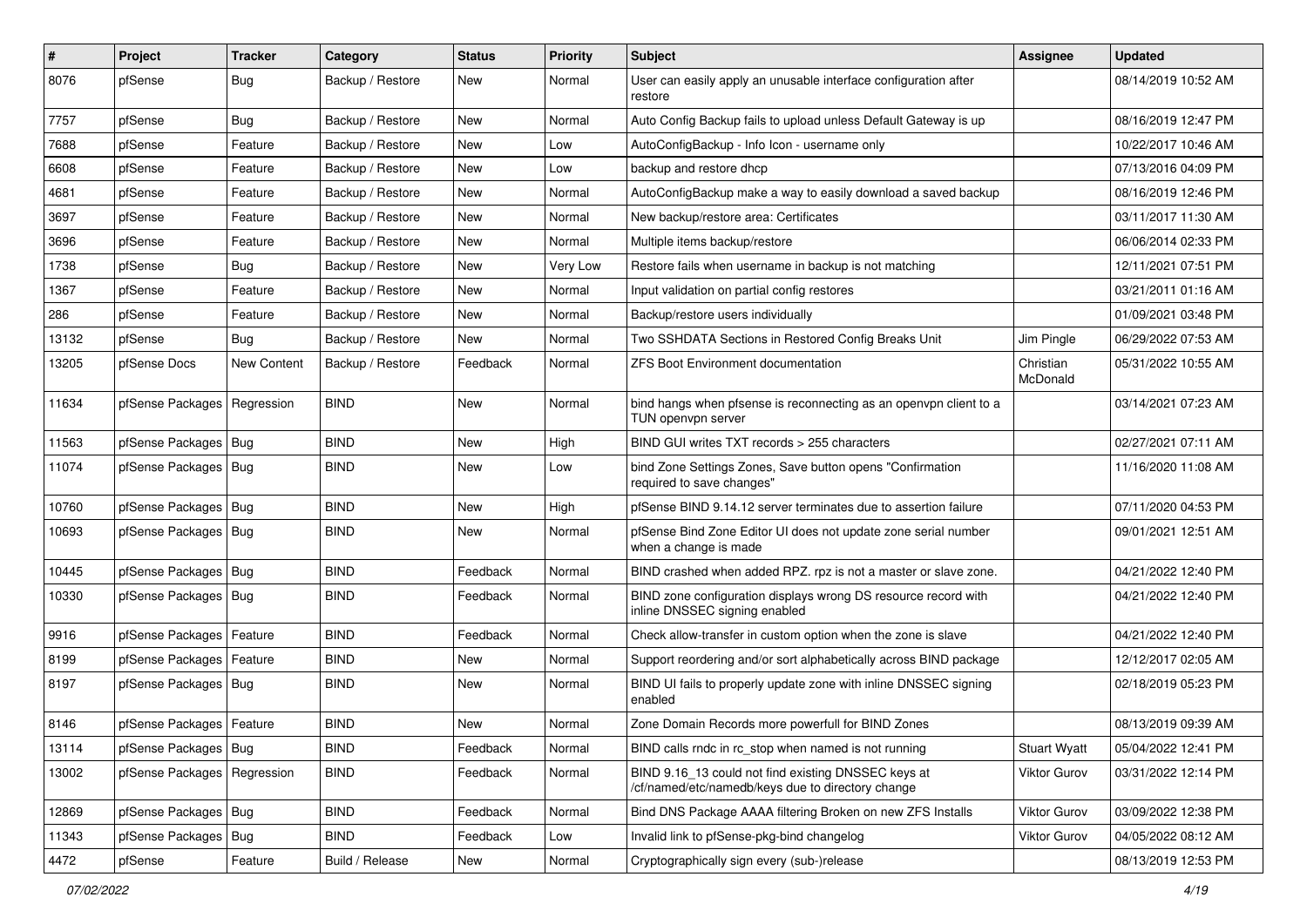| #     | Project | <b>Tracker</b> | Category              | <b>Status</b>                 | <b>Priority</b> | <b>Subject</b>                                                                                        | <b>Assignee</b>   | <b>Updated</b>      |
|-------|---------|----------------|-----------------------|-------------------------------|-----------------|-------------------------------------------------------------------------------------------------------|-------------------|---------------------|
| 12782 | pfSense | Todo           | Build / Release       | New                           | Normal          | Disable compatibility flag                                                                            | <b>Brad Davis</b> | 06/28/2022 12:01 PM |
| 13290 | pfSense | Regression     | Captive Portal        | Feedback                      | Normal          | Error "dummynet: bad switch 21!" with Captive Portals and Limiters<br>active                          |                   | 07/01/2022 04:53 AM |
| 13220 | pfSense | Feature        | Captive Portal        | <b>New</b>                    | Very Low        | Voucher per-roll bandwidth restrictions and traffic quotas                                            |                   | 05/26/2022 08:16 AM |
| 13219 | pfSense | Feature        | <b>Captive Portal</b> | <b>New</b>                    | Very Low        | Enable/Disable single voucher roll                                                                    |                   | 05/26/2022 08:14 AM |
| 12730 | pfSense | Bug            | Captive Portal        | New                           | Normal          | RADIUS accounting does not work if WAN is down                                                        |                   | 01/26/2022 05:13 AM |
| 12648 | pfSense | <b>Bug</b>     | <b>Captive Portal</b> | New                           | Normal          | Undocumented variables 'listenporthttp' and 'listenporthttps'                                         |                   | 12/28/2021 10:44 AM |
| 12467 | pfSense | Bug            | <b>Captive Portal</b> | New                           | Normal          | CP error on client disconnect after reboot                                                            |                   | 10/17/2021 05:35 AM |
| 12357 | pfSense | Bug            | <b>Captive Portal</b> | New                           | Normal          | Captive Portal popup Logout button loads full login page in popup<br>when clicked                     |                   | 10/27/2021 12:10 PM |
| 11379 | pfSense | Feature        | Captive Portal        | New                           | Normal          | <b>Template Roll Printer</b>                                                                          |                   | 02/07/2021 05:26 AM |
| 11189 | pfSense | Feature        | <b>Captive Portal</b> | New                           | Normal          | Captive Portal - Tarpit option                                                                        |                   | 12/23/2020 06:44 PM |
| 9627  | pfSense | Feature        | <b>Captive Portal</b> | <b>New</b>                    | Normal          | Captive Portal only shows authenticated users                                                         |                   | 08/14/2019 02:48 PM |
| 7971  | pfSense | Feature        | <b>Captive Portal</b> | New                           | Normal          | Allow import, export and synchronization of MACs under Captive<br>Portal service                      |                   | 10/19/2017 04:56 AM |
| 7553  | pfSense | Bug            | <b>Captive Portal</b> | Confirmed                     | Very Low        | Captive portal on a parent interface blocks traffic on VLAN interfaces<br>too                         |                   | 08/19/2018 03:15 PM |
| 6956  | pfSense | Feature        | <b>Captive Portal</b> | <b>New</b>                    | Normal          | Allow more control over concurrent logins                                                             |                   | 11/23/2016 12:01 PM |
| 5658  | pfSense | Bug            | <b>Captive Portal</b> | Confirmed                     | Low             | Files with the same name cannot be uploaded to multiple captive<br>portal zones                       |                   | 12/18/2015 07:19 PM |
| 4724  | pfSense | Feature        | Captive Portal        | <b>New</b>                    | Low             | Captive Portal Status Add Client Hostname                                                             |                   | 05/22/2015 08:38 AM |
| 3053  | pfSense | Feature        | Captive Portal        | New                           | Normal          | Automatically add DHCP static addresses to CP passthru-mac                                            |                   | 06/21/2013 11:54 AM |
| 2963  | pfSense | Feature        | <b>Captive Portal</b> | New                           | Normal          | Captive Portal MAC authentication request                                                             |                   | 08/22/2017 09:09 PM |
| 2573  | pfSense | Feature        | <b>Captive Portal</b> | <b>New</b>                    | Normal          | Captive Portal support of RADIUS POD (Packet of Disconnect)                                           |                   | 10/17/2016 03:14 AM |
| 2545  | pfSense | Feature        | <b>Captive Portal</b> | New                           | Low             | CaptivePortal: Custom "Re-authenticate every x minutes"                                               |                   | 07/08/2012 05:21 PM |
| 2025  | pfSense | Feature        | <b>Captive Portal</b> | New                           | Normal          | Captive Portal: Easy accessible Logout page instead of Logout<br>pop-up window                        |                   | 02/06/2016 04:59 AM |
| 1924  | pfSense | Feature        | Captive Portal        | <b>New</b>                    | Normal          | Ability of CP's allowed IP addresses to use aliases                                                   |                   | 07/26/2018 04:28 AM |
| 385   | pfSense | Feature        | Captive Portal        | <b>New</b>                    | Normal          | Reverse captive portal                                                                                |                   | 08/13/2019 12:23 PM |
| 1675  | pfSense | <b>Bug</b>     | Captive Portal        | New                           | Normal          | Captive portal logout problems with pop-up blockers.                                                  | Jared Dillard     | 03/28/2016 01:37 PM |
| 13272 | pfSense | <b>Bug</b>     | Captive Portal        | <b>Pull Request</b><br>Review | Very Low        | Voucher CSV output has leading space before voucher code                                              | Jim Pingle        | 06/28/2022 12:01 PM |
| 3377  | pfSense | Feature        | Captive Portal        | New                           | Normal          | OAuth2 authentication in captive portal                                                               | Jim Thompson      | 10/19/2020 09:13 AM |
| 13323 | pfSense | Bug            | Captive Portal        | New                           | Normal          | Captive Portal breaks policy based routing for mac address<br>bypassed clients after upgrade to 22.05 | Kristof Provost   | 06/30/2022 09:46 AM |
| 9970  | pfSense | Feature        | Captive Portal        | New                           | Low             | Captive Portal and SAML2 Integration                                                                  | Mauro Braggio     | 10/12/2020 07:39 AM |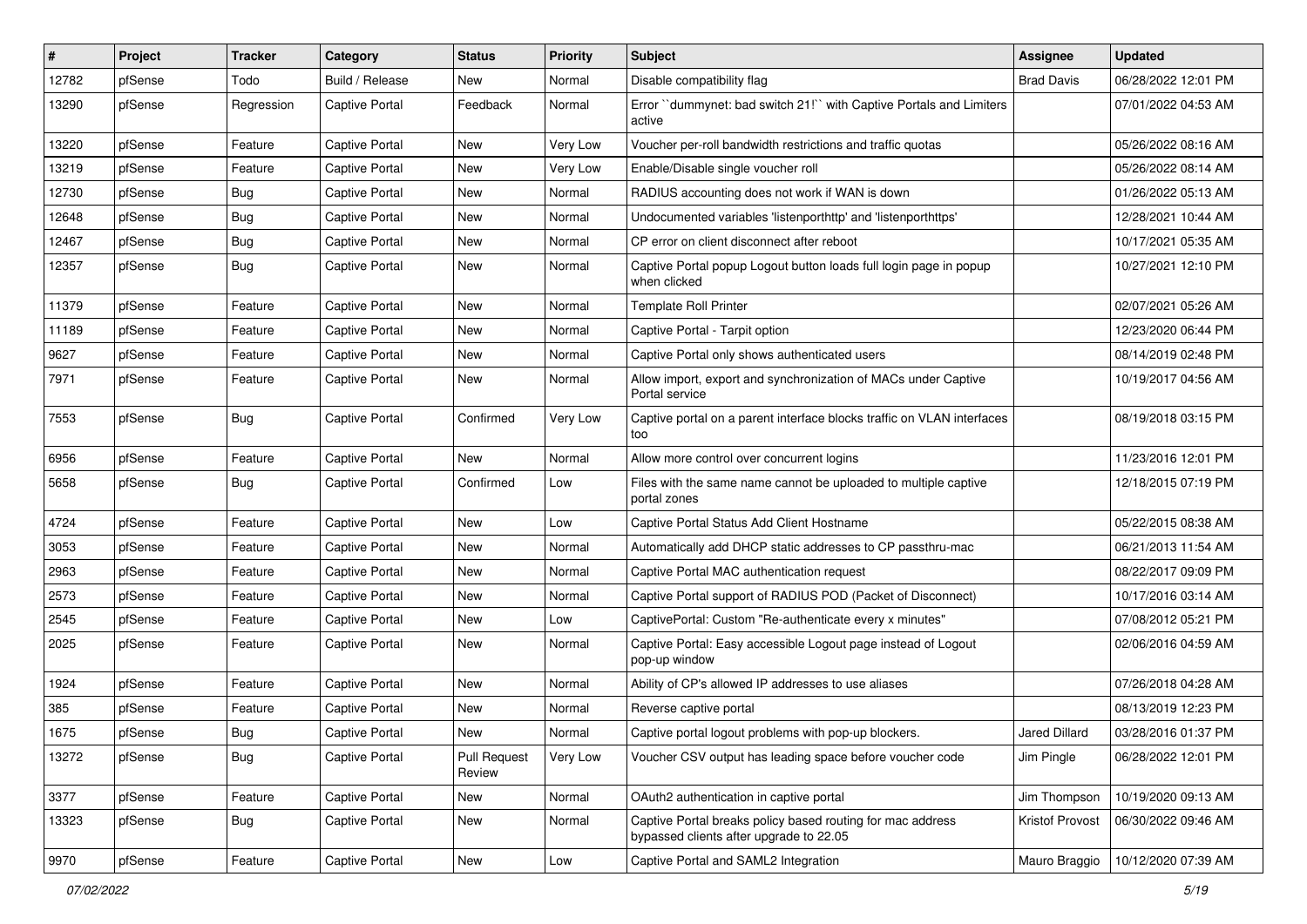| $\vert$ # | Project          | <b>Tracker</b> | Category              | <b>Status</b>                 | <b>Priority</b> | <b>Subject</b>                                                                                          | <b>Assignee</b>   | <b>Updated</b>      |
|-----------|------------------|----------------|-----------------------|-------------------------------|-----------------|---------------------------------------------------------------------------------------------------------|-------------------|---------------------|
| 13226     | pfSense          | Bug            | Captive Portal        | Confirmed                     | Normal          | Captive Portal doesn't disconnect established OpenVPN link                                              | Reid<br>Linnemann | 05/30/2022 10:38 AM |
| 13215     | pfSense          | Bug            | <b>Captive Portal</b> | Assigned                      | Normal          | Allowed MAC/IP/Hostname traffic counts for authorized users                                             | Reid<br>Linnemann | 05/31/2022 05:31 PM |
| 1831      | pfSense          | Feature        | Captive Portal        | New                           | Normal          | Captive portal IPv6 support                                                                             | Reid<br>Linnemann | 06/28/2022 12:01 PM |
| 13229     | pfSense Docs     | Todo           | Captive Portal        | Feedback                      | Normal          | Update documentation for IPFW to PF transition for Limiters and<br><b>Captive Portal</b>                | Jim Pingle        | 05/27/2022 03:04 PM |
| 13110     | pfSense          | <b>Bug</b>     | CARP                  | <b>New</b>                    | Very Low        | changing CARP VIP address does not update outbound NAT<br>interface IP                                  |                   | 05/03/2022 02:52 PM |
| 8567      | pfSense          | Bug            | CARP                  | <b>New</b>                    | Normal          | Using IPv6 VIP alias for services may affect CARP IPv6 VIP work                                         |                   | 06/12/2018 01:26 PM |
| 8566      | pfSense          | Bug            | CARP                  | <b>New</b>                    | Normal          | Wrong IPv6 source in NS request in case using of IPv6 alias                                             |                   | 06/12/2018 01:26 PM |
| 7648      | pfSense          | Bug            | CARP                  | New                           | Very Low        | SPAN ports on an interface renders CARP HA inoperative                                                  |                   | 06/14/2017 09:19 PM |
| 5849      | pfSense          | <b>Bug</b>     | CARP                  | <b>New</b>                    | Normal          | Routing fail on CARP IPsec                                                                              |                   | 12/18/2021 04:41 PM |
| 4845      | pfSense          | Bug            | CARP                  | Confirmed                     | High            | CARP preemption doesn't switch to backup where connectivity<br>between systems is lost but not NIC link |                   | 07/28/2015 07:55 AM |
| 2218      | pfSense          | Feature        | CARP                  | <b>New</b>                    | Normal          | Ability to delay CARP master status at boot time                                                        |                   | 03/03/2021 11:57 AM |
| 2099      | pfSense          | Todo           | CARP                  | New                           | Normal          | Remove "queue" from CARP traffic                                                                        |                   | 01/19/2012 10:59 AM |
| 8100      | pfSense          | Bug            | CARP                  | <b>New</b>                    | Normal          | pfsync Initially Deletes States on Primary for Connections<br><b>Established through Secondary</b>      | Luiz Souza        | 02/08/2022 12:59 PM |
| 13063     | pfSense Packages | Feature        | Cellular              | <b>Pull Request</b><br>Review | Normal          | Cellular package shall support more modems and NMEA port                                                |                   | 05/06/2022 02:38 PM |
| 10796     | pfSense Packages | Feature        | Cellular              | Feedback                      | Normal          | Huawei ME909u-521 support                                                                               |                   | 04/21/2022 12:40 PM |
| 13305     | pfSense          | Feature        | Certificates          | New                           | Normal          | Certificate Revocation page should show expiration date                                                 |                   | 06/27/2022 10:26 AM |
| 12737     | pfSense          | <b>Bug</b>     | Certificates          | <b>New</b>                    | Normal          | CApath is not defined by default in curl                                                                |                   | 06/28/2022 12:01 PM |
| 11203     | pfSense          | Bug            | Certificates          | <b>New</b>                    | Normal          | certificate manager very slow                                                                           |                   | 12/31/2020 11:57 AM |
| 10258     | pfSense          | Feature        | Certificates          | <b>New</b>                    | Very Low        | allow to sign CA                                                                                        |                   | 02/20/2020 04:20 AM |
| 7289      | pfSense          | <b>Bug</b>     | Certificates          | <b>New</b>                    | Low             | Generating 4096bit Certificate                                                                          |                   | 08/14/2019 09:56 AM |
| 2276      | pfSense          | Feature        | Certificates          | New                           | Normal          | Remote CRL fetch support                                                                                |                   | 02/06/2016 04:14 AM |
| 1268      | pfSense          | Feature        | Certificates          | New                           | Normal          | Allow mass renewing of certs                                                                            |                   | 11/01/2019 03:17 PM |
| 1257      | pfSense          | Feature        | Certificates          | <b>Pull Request</b><br>Review | Normal          | Handle encypted CA/Certificate private keys                                                             |                   | 10/12/2020 07:12 AM |
| 9889      | pfSense          | <b>Bug</b>     | Certificates          | New                           | Very Low        | CRL check for Intermediate CA CRLs fails                                                                | Jim Pingle        | 11/08/2019 11:03 AM |
| 12894     | pfSense Plus     | Bug            | Certificates          | New                           | Low             | duplicating freshly created certificates through refreshing                                             |                   | 03/03/2022 02:35 PM |
| 13291     | pfSense Docs     | Todo           | Configuration         | <b>New</b>                    | Low             | Notification documentation                                                                              |                   | 06/21/2022 10:22 AM |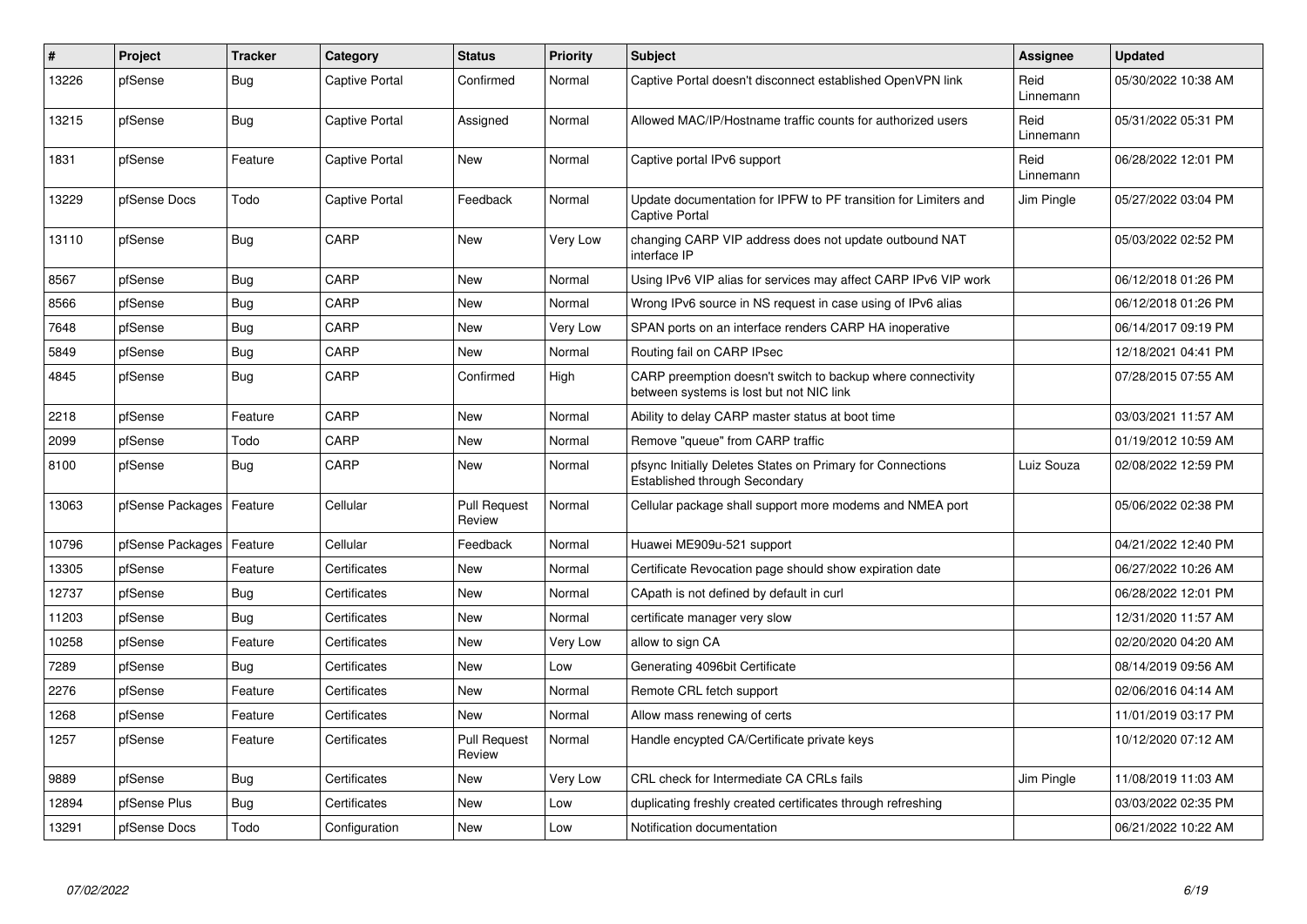| ∦     | Project          | <b>Tracker</b> | Category                 | <b>Status</b>                 | <b>Priority</b> | Subject                                                                                                               | <b>Assignee</b> | <b>Updated</b>      |
|-------|------------------|----------------|--------------------------|-------------------------------|-----------------|-----------------------------------------------------------------------------------------------------------------------|-----------------|---------------------|
| 12402 | pfSense Docs     | Todo           | Configuration            | New                           | Normal          | Feedback on Configuration - Advanced Configuration Options -<br><b>Notifications</b>                                  |                 | 09/24/2021 12:46 AM |
| 12098 | pfSense Docs     | Correction     | Configuration            | <b>New</b>                    | Normal          | Feedback on pfSense Configuration Recipes - Accessing a<br>CPE/Modem from Inside the Firewall                         |                 | 07/02/2021 02:30 AM |
| 13288 | pfSense          | <b>Bug</b>     | Configuration<br>Backend | <b>New</b>                    | Normal          | Encode FreeRADIUS Custom Options                                                                                      |                 | 06/20/2022 10:36 AM |
| 13287 | pfSense          | Feature        | Configuration<br>Backend | <b>New</b>                    | Normal          | Encode OpenVPN Custom Options                                                                                         |                 | 06/20/2022 10:33 AM |
| 12483 | pfSense          | <b>Bug</b>     | Configuration<br>Backend | <b>New</b>                    | Normal          | GUI creates inconsistent config.xml                                                                                   |                 | 10/23/2021 06:48 AM |
| 10833 | pfSense          | <b>Bug</b>     | Configuration<br>Backend | <b>New</b>                    | Normal          | unbound exits on configuration error when link status flaps on LAN<br>interface                                       |                 | 08/13/2020 11:53 PM |
| 6398  | pfSense          | Bug            | Configuration<br>Backend | <b>New</b>                    | Normal          | If config cannot be loaded due to corruption or bug, it isn't handled<br>gracefully (just stops)                      |                 | 08/13/2019 01:23 PM |
| 5902  | pfSense          | Todo           | Configuration<br>Backend | <b>New</b>                    | Normal          | Use a common place for default values                                                                                 |                 | 08/13/2019 12:53 PM |
| 3895  | pfSense          | Feature        | Configuration<br>Backend | <b>New</b>                    | Normal          | Timeout for "Apply change"                                                                                            |                 | 01/25/2021 08:07 AM |
| 13268 | pfSense          | Todo           | Console Menu             | Ready To Test                 | Normal          | columns don't align nicely in console with medium-long interface<br>names                                             |                 | 06/12/2022 10:32 PM |
| 13249 | pfSense          | <b>Bug</b>     | Console Menu             | <b>New</b>                    | Normal          | Running playback comands multiple times results in PHP error                                                          |                 | 06/06/2022 07:02 AM |
| 7747  | pfSense          | Feature        | Console Menu             | New                           | Normal          | Minor UI Tweak: Make hitting enter on the console (esp via SSH)<br>should not log you out, but simply redraw the menu |                 | 08/01/2017 04:03 PM |
| 6469  | pfSense          | Feature        | Console Menu             | <b>New</b>                    | Normal          | Improve help + self documentation in console PHP shell                                                                |                 | 08/13/2019 01:23 PM |
| 13258 | pfSense          | Bug            | Console Menu             | <b>Pull Request</b><br>Review | Low             | secret menu option 100                                                                                                | Jim Pingle      | 06/28/2022 12:01 PM |
| 2693  | pfSense          | Feature        | Console Menu             | <b>New</b>                    | Normal          | Allow mapping mapping non-physical interfaces via console                                                             | Mathieu Simon   | 11/27/2012 03:00 PM |
| 11970 | pfSense Packages | Bug            | Coreboot                 | New                           | Normal          | Netgate Firmware Upgrade Doesn't Work on XG-2758                                                                      |                 | 04/21/2022 12:39 PM |
| 13074 | pfSense Plus     | Bug            | Cryptographic<br>Modules | New                           | Normal          | AES-GCM with SafeXcel on Netgate 2100 causes MBUF overload                                                            |                 | 06/12/2022 11:14 AM |
| 12658 | pfSense Packages | Feature        | darkstat                 | <b>New</b>                    | Normal          | Adding prometheus metrics to darkstat                                                                                 |                 | 05/27/2022 09:44 PM |
| 13168 | pfSense          | Feature        | Dashboard                | <b>New</b>                    | Low             | Multiple Dashboard views for a single user                                                                            |                 | 05/16/2022 07:53 AM |
| 13165 | pfSense          | Feature        | Dashboard                | <b>Pull Request</b><br>Review | Normal          | Feat: live update for Services dashboard widget                                                                       |                 | 05/15/2022 01:48 AM |
| 11759 | pfSense          | <b>Bug</b>     | Dashboard                | New                           | Normal          | Traffic graphs on dashboard double upload on pppoe links                                                              |                 | 12/30/2021 04:00 AM |
| 10401 | pfSense          | Feature        | Dashboard                | New                           | Normal          | Request: ability to sort/separate stopped/running Service(s) on<br>Dashboard -> Services Status widget                |                 | 03/31/2020 04:48 PM |
| 10395 | pfSense          | Feature        | Dashboard                | New                           | Low             | Add Dashboard System Information support for more PC Engines<br><b>APU</b> boards                                     |                 | 02/17/2022 01:02 AM |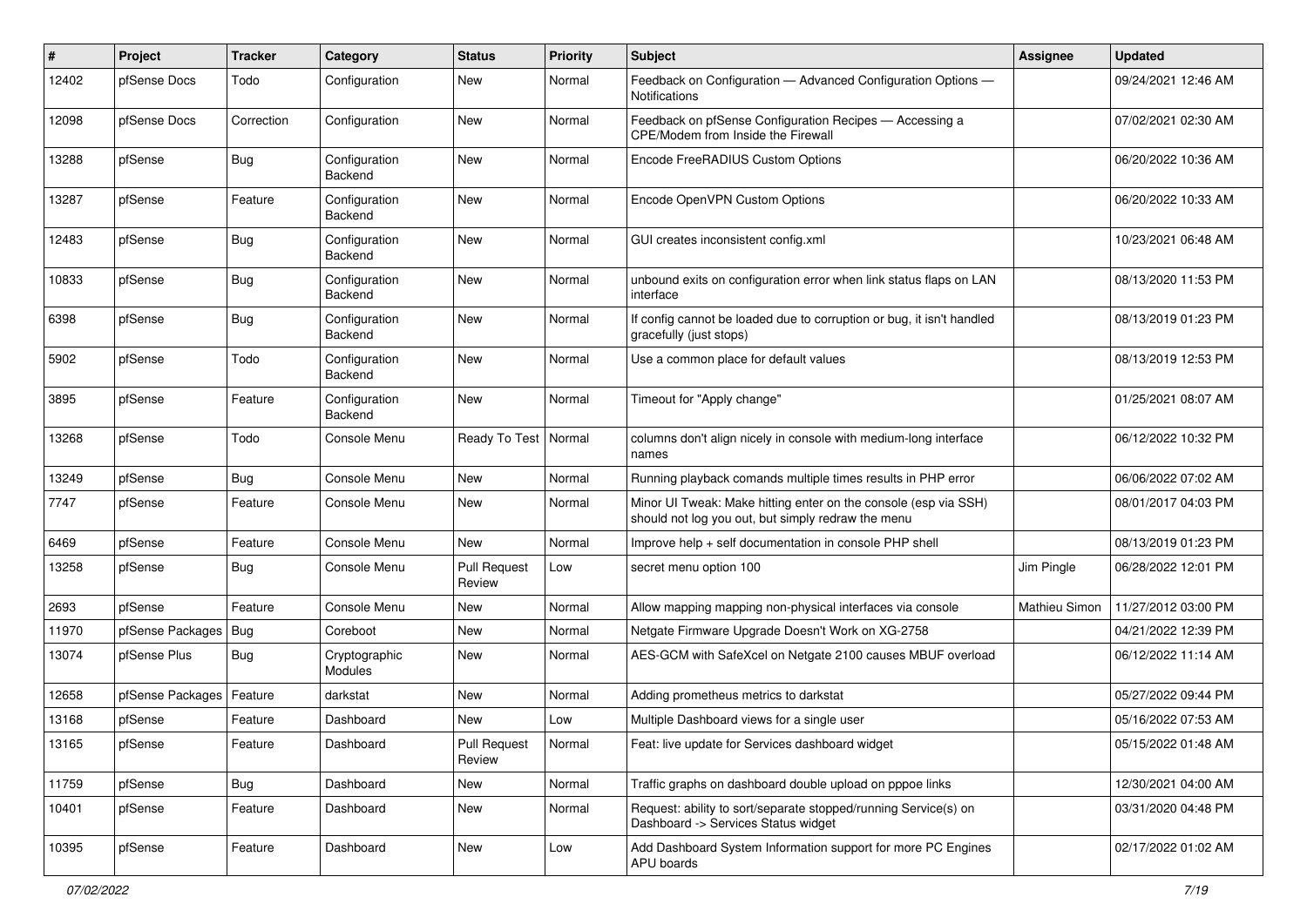| $\vert$ # | Project      | <b>Tracker</b>     | Category        | <b>Status</b>                 | <b>Priority</b> | <b>Subject</b>                                                                                   | Assignee             | <b>Updated</b>      |
|-----------|--------------|--------------------|-----------------|-------------------------------|-----------------|--------------------------------------------------------------------------------------------------|----------------------|---------------------|
| 10280     | pfSense      | Feature            | Dashboard       | <b>New</b>                    | Low             | <b>DHCP Leases widget</b>                                                                        |                      | 11/07/2020 09:18 PM |
| 9677      | pfSense      | Bug                | Dashboard       | New                           | Normal          | Dashboard hangs when widget needs data from a remote host which<br>is down                       |                      | 08/13/2019 09:15 AM |
| 9353      | pfSense      | <b>Bug</b>         | Dashboard       | <b>New</b>                    | Low             | PHPSession errors from limited access to dashboard and widgets                                   |                      | 10/06/2020 09:31 AM |
| 8458      | pfSense      | Feature            | Dashboard       | <b>New</b>                    | Low             | Allow reordering of interface widget                                                             |                      | 08/14/2019 10:52 AM |
| 8157      | pfSense      | Bug                | Dashboard       | <b>New</b>                    | <b>Very Low</b> | Traffic Graph clutter from time to time                                                          |                      | 12/03/2017 06:40 AM |
| 7974      | pfSense      | Feature            | Dashboard       | <b>New</b>                    | Normal          | <b>ZFS RAID Monitor Not available</b>                                                            |                      | 08/20/2019 01:34 PM |
| 7934      | pfSense      | Feature            | Dashboard       | New                           | Very Low        | format support phone# for international use                                                      |                      | 10/12/2017 04:38 PM |
| 7857      | pfSense      | <b>Bug</b>         | Dashboard       | New                           | Very Low        | Interfaces Widget U/I fails to wrap IPV6 addresses when the string is<br>too wide for the widget |                      | 08/13/2019 09:15 AM |
| 7788      | pfSense      | <b>Bug</b>         | Dashboard       | New                           | Low             | Irregular updating of widgets like cpu/uptime on system widget.                                  |                      | 08/21/2019 09:03 AM |
| 7182      | pfSense      | Feature            | Dashboard       | New                           | Normal          | Break up System Widget on the Dashboard                                                          |                      | 08/21/2019 08:59 AM |
| 7113      | pfSense      | <b>Bug</b>         | Dashboard       | New                           | Normal          | Interface name in Traffic Graphs                                                                 |                      | 12/31/2021 05:40 PM |
| 6390      | pfSense      | Todo               | Dashboard       | New                           | Low             | Autoscale from Traffic Graph not correct size (big graphs)                                       |                      | 05/23/2016 01:38 PM |
| 5567      | pfSense      | Feature            | Dashboard       | <b>New</b>                    | Low             | CARP status widget does not update in real time                                                  |                      | 08/20/2019 03:33 PM |
| 4646      | pfSense      | Feature            | Dashboard       | <b>New</b>                    | Normal          | Recover valuable vertical screen real estate in dashboard                                        |                      | 04/20/2015 07:46 PM |
| 3411      | pfSense      | <b>Bug</b>         | Dashboard       | New                           | Low             | Interfaces and statistics dashboard widgets very slow with large<br>numbers of interfaces        |                      | 01/24/2014 02:09 AM |
| 2479      | pfSense      | Feature            | Dashboard       | <b>New</b>                    | Normal          | Allow reordering of the traffic graphs on the dashboard                                          |                      | 06/08/2012 04:13 PM |
| 7387      | pfSense      | <b>Bug</b>         | Dashboard       | <b>New</b>                    | Low             | New Traffic Graph in dashboard resets inverted view to normal view                               | <b>Jared Dillard</b> | 12/11/2021 08:14 PM |
| 12673     | pfSense      | <b>Bug</b>         | Dashboard       | <b>Pull Request</b><br>Review | Normal          | Firewall Logs Widget fails to update at intervals below 5 seconds.                               | <b>Viktor Gurov</b>  | 06/28/2022 12:01 PM |
| 13325     | pfSense Plus | <b>Bug</b>         | Dashboard       | <b>New</b>                    | Normal          | System Information Widget Reloading                                                              |                      | 06/30/2022 12:00 PM |
| 7244      | pfSense      | Feature            | Developer Tools | <b>New</b>                    | Normal          | Publish pfsense as a Vagrant Basebox                                                             |                      | 01/29/2019 04:09 AM |
| 1219      | pfSense      | Feature            | Developer Tools | New                           | Low             | Ship DTRACE enabled kernels in the images                                                        |                      | 07/26/2017 03:14 AM |
| 11471     | pfSense Docs | Todo               | Development     | <b>New</b>                    | Low             | Feedback on Development - Developing Packages                                                    | Jim Pingle           | 02/19/2021 02:52 PM |
| 11071     | pfSense Docs | <b>New Content</b> | <b>DHCP</b>     | New                           | Normal          | Feedback on Services - IPv6 Router Advertisements                                                | Jim Pingle           | 12/08/2020 09:25 AM |
| 8852      | pfSense Docs | Correction         | <b>DHCP</b>     | <b>New</b>                    | Normal          | [feedback form] Unclear about "Client Identifier" in a static mapping                            | Jim Pingle           | 09/23/2020 02:30 PM |
| 13321     | pfSense      | Bug                | DHCP (IPv4)     | <b>Pull Request</b><br>Review | Normal          | dhcpleases handles duplicate hostnames incorrectly                                               |                      | 06/30/2022 07:06 AM |
| 13273     | pfSense      | Bug                | DHCP (IPv4)     | New                           | Normal          | dhclient can use conflicting recorded leases                                                     |                      | 06/14/2022 11:07 AM |
| 13263     | pfSense      | <b>Bug</b>         | DHCP (IPv4)     | New                           | Low             | Deleting a static DHCP entry when the related IP is not in the arp<br>table spams the log        |                      | 06/10/2022 11:18 AM |
| 13256     | pfSense      | Feature            | DHCP (IPv4)     | New                           | Normal          | Better handling of duplicate IPs in static DHCP assignments                                      |                      | 06/11/2022 04:51 PM |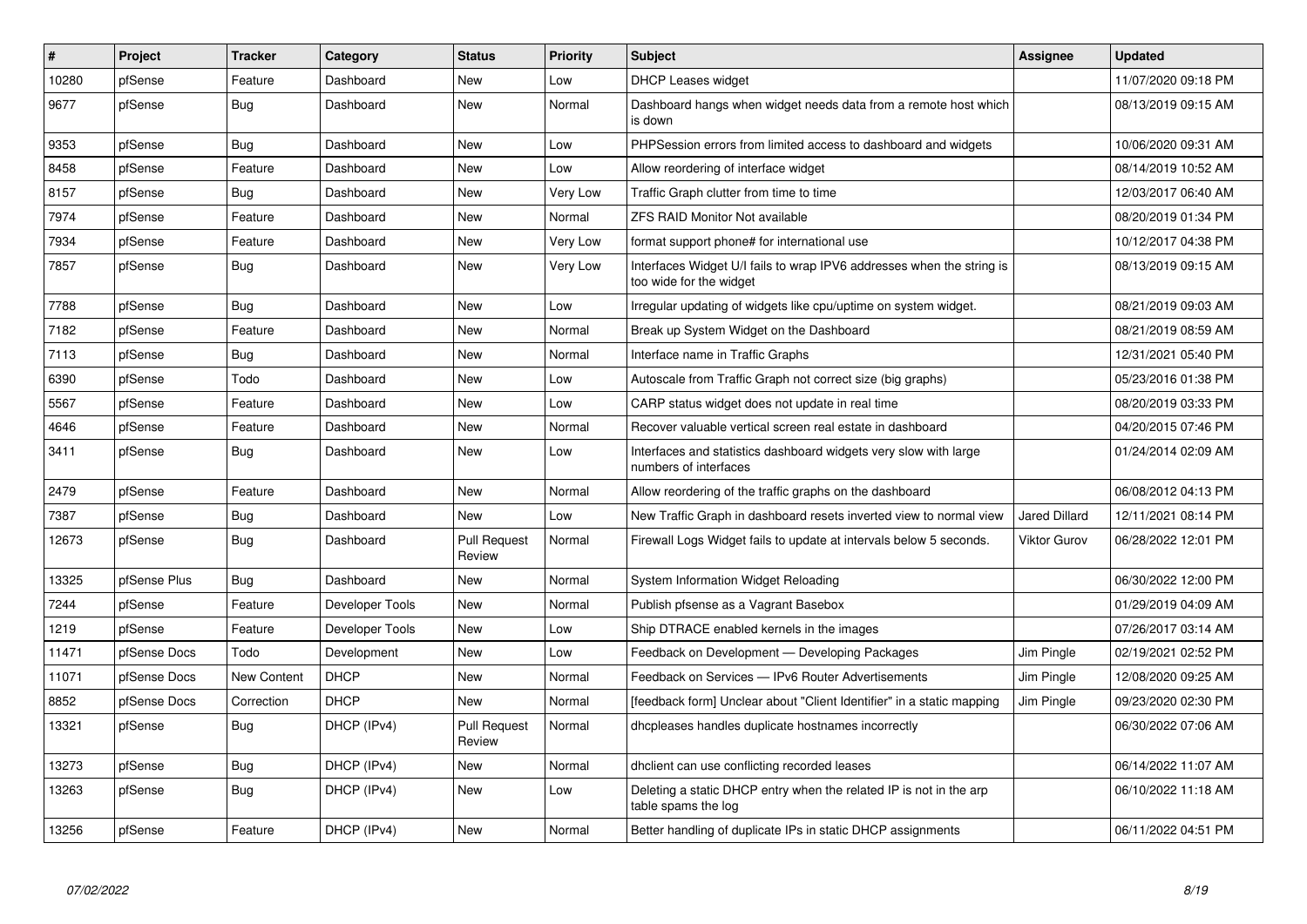| #     | Project | <b>Tracker</b> | Category    | <b>Status</b> | <b>Priority</b> | <b>Subject</b>                                                                                     | <b>Assignee</b> | <b>Updated</b>      |
|-------|---------|----------------|-------------|---------------|-----------------|----------------------------------------------------------------------------------------------------|-----------------|---------------------|
| 12959 | pfSense | <b>Bug</b>     | DHCP (IPv4) | Feedback      | Normal          | dhcplease process wrongly update host file if client-hostname is<br>empty                          |                 | 07/01/2022 09:10 AM |
| 12922 | pfSense | Bug            | DHCP (IPv4) | New           | Normal          | Classless static routes received on DHCP WAN can override chosen<br>default gateway                |                 | 03/28/2022 10:08 AM |
| 12070 | pfSense | <b>Bug</b>     | DHCP (IPv4) | <b>New</b>    | Low             | VLAN0 for WAN DHCP                                                                                 |                 | 12/23/2021 04:31 PM |
| 12067 | pfSense | <b>Bug</b>     | DHCP (IPv4) | New           | Very Low        | <b>DHCP Monitoring Statistics Error</b>                                                            |                 | 06/21/2021 08:39 AM |
| 11927 | pfSense | Feature        | DHCP (IPv4) | Feedback      | Normal          | Allow DHCP not to serve a gateway - small fix                                                      |                 | 01/03/2022 04:17 PM |
| 11004 | pfSense | Feature        | DHCP (IPv4) | New           | Low             | DHCP reservations with no IP address show entries in DHCP leases                                   |                 | 10/26/2020 07:22 AM |
| 10802 | pfSense | Feature        | DHCP (IPv4) | New           | Very Low        | Seperator for DHCP Static Mapped leases                                                            |                 | 07/31/2020 10:30 AM |
| 10345 | pfSense | Feature        | DHCP (IPv4) | New           | Normal          | DHCP lease distinction between online and offline                                                  |                 | 03/16/2020 07:56 AM |
| 10250 | pfSense | Feature        | DHCP (IPv4) | New           | Very Low        | DHCP lease view by interface                                                                       |                 | 02/11/2020 07:47 AM |
| 9732  | pfSense | Feature        | DHCP (IPv4) | New           | Normal          | System UTC time offset in DHCP Option 2                                                            |                 | 09/06/2019 08:39 PM |
| 9343  | pfSense | <b>Bug</b>     | DHCP (IPv4) | New           | Normal          | diag_arp.php times out with large DHCPD leases table                                               |                 | 08/14/2019 01:19 PM |
| 9130  | pfSense | Feature        | DHCP (IPv4) | New           | Normal          | Request ID [#INC-16195]: DHCP - PXE Boot                                                           |                 | 09/10/2020 01:39 PM |
| 8879  | pfSense | Feature        | DHCP (IPv4) | New           | Very Low        | DHCP options ADD force options                                                                     |                 | 09/07/2018 09:14 AM |
| 8614  | pfSense | Bug            | DHCP (IPv4) | New           | Normal          | Cannot remove Additional BOOTP/DHCP Options                                                        |                 | 08/21/2019 09:15 AM |
| 8330  | pfSense | Feature        | DHCP (IPv4) | New           | Normal          | add options for ddns-local-address statements                                                      |                 | 04/27/2021 12:31 PM |
| 7441  | pfSense | Feature        | DHCP (IPv4) | New           | Low             | Display start/end times for Static Mapping leases on DHCP<br>Leases/DHCPv6 Leases                  |                 | 08/21/2019 10:48 AM |
| 7405  | pfSense | Feature        | DHCP (IPv4) | <b>New</b>    | Normal          | Ability to add dhcp host reservations from "Diagnostics -> ARP table"                              |                 | 10/12/2020 08:22 AM |
| 7172  | pfSense | <b>Bug</b>     | DHCP (IPv4) | New           | Normal          | Sorting by hostname in Services > DHCP Server > LAN should be<br>"natural" (alphanumeric friendly) |                 | 08/20/2019 03:47 PM |
| 6960  | pfSense | Feature        | DHCP (IPv4) | <b>New</b>    | Normal          | Consider replacing ISC DHCP server with KEA DHCP                                                   |                 | 09/24/2020 01:59 PM |
| 6615  | pfSense | Feature        | DHCP (IPv4) | New           | Normal          | new DHCP server option                                                                             |                 | 08/13/2019 01:39 PM |
| 6544  | pfSense | Feature        | DHCP (IPv4) | New           | Very Low        | RFC 3046 DHCP Option 82 support (and RFC 3315/4649/4580 for<br>IPv6                                |                 | 07/13/2020 02:14 AM |
| 6362  | pfSense | Bug            | DHCP (IPv4) | Confirmed     | Normal          | DHCP Client ID not used                                                                            |                 | 07/09/2021 06:30 AM |
| 5080  | pfSense | Feature        | DHCP (IPv4) | New           | Normal          | Settings tab under Services>DHCP Server                                                            |                 | 08/13/2019 12:53 PM |
| 4899  | pfSense | Feature        | DHCP (IPv4) | New           | Normal          | Additional BOOTP/DHCP Options should allow a force option                                          |                 | 01/02/2018 02:24 PM |
| 4061  | pfSense | <b>Bug</b>     | DHCP (IPv4) | Confirmed     | Normal          | dhcpd doesn't send client-hostname to peer, breaking DHCP lease<br>registrations w/HA              |                 | 02/24/2017 08:58 PM |
| 3771  | pfSense | <b>Bug</b>     | DHCP (IPv4) | New           | Normal          | Webinterface and dhcpdcrashes with 500+ static leases                                              |                 | 08/21/2019 09:26 AM |
| 3534  | pfSense | Feature        | DHCP (IPv4) | New           | Normal          | DDNS using arbitrary zone primary                                                                  |                 | 07/08/2014 11:40 AM |
| 3404  | pfSense | Bug            | DHCP (IPv4) | New           | Normal          | DHCP Server Fails to Start on Interfaces that are Slow to Come<br>Online During Boot               |                 | 02/11/2014 05:09 PM |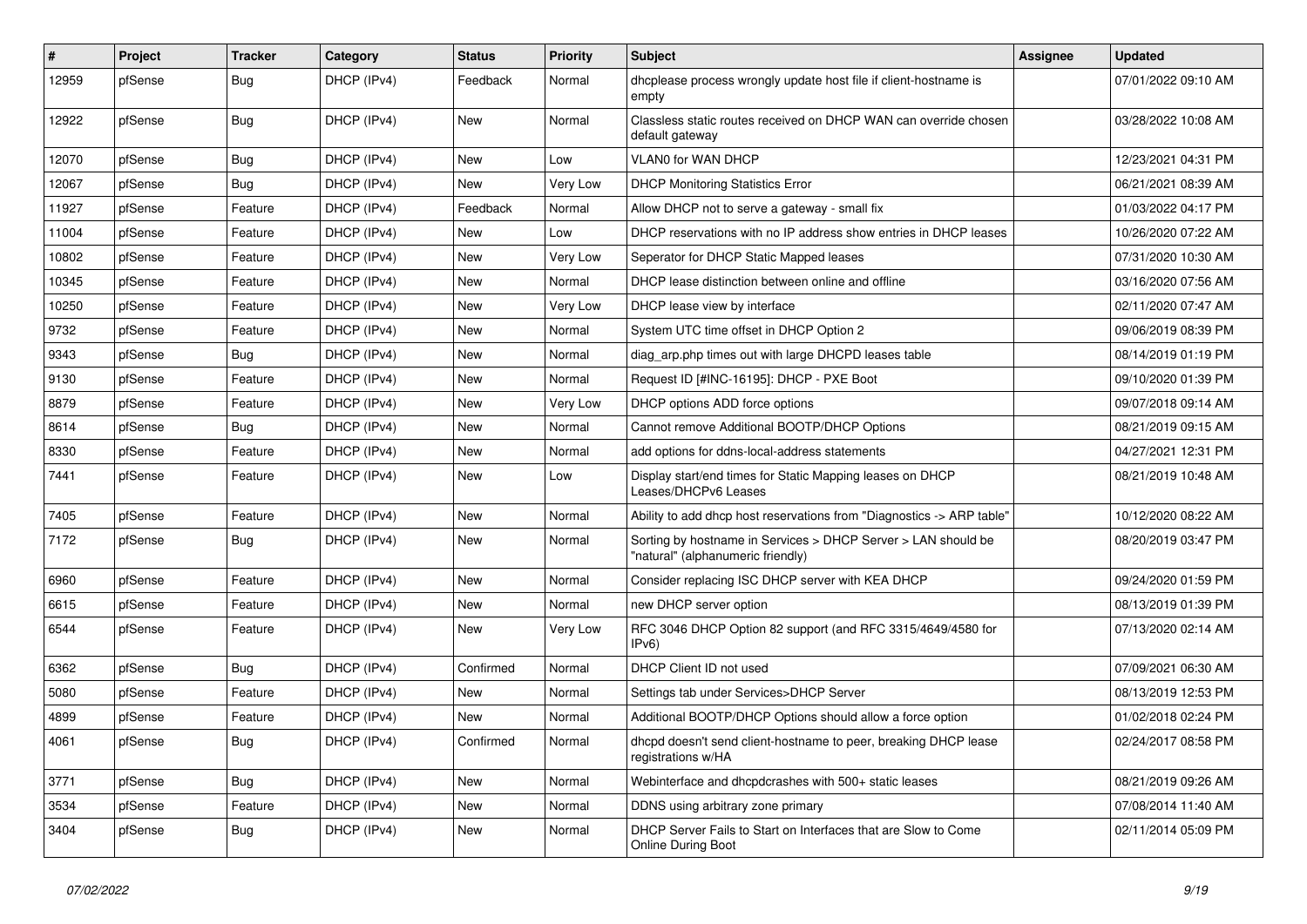| $\vert$ # | Project | <b>Tracker</b> | Category    | <b>Status</b>                 | <b>Priority</b> | <b>Subject</b>                                                                                                                     | <b>Assignee</b>      | <b>Updated</b>      |
|-----------|---------|----------------|-------------|-------------------------------|-----------------|------------------------------------------------------------------------------------------------------------------------------------|----------------------|---------------------|
| 2983      | pfSense | Feature        | DHCP (IPv4) | New                           | Normal          | DHCPD: Add vendor-class-identifier and MAC-OIDs                                                                                    |                      | 05/29/2020 09:24 PM |
| 2774      | pfSense | Feature        | DHCP (IPv4) | New                           | Normal          | Extend DHCP Pools code to allow using different subnets                                                                            |                      | 08/19/2019 10:27 AM |
| 2323      | pfSense | Feature        | DHCP (IPv4) | New                           | Low             | GUI doesn't allow to configure DHCP server to serve IP addresses<br>belonging to subnets wich are not associated with an interface |                      | 08/19/2019 10:27 AM |
| 13250     | pfSense | Todo           | DHCP (IPv4) | New                           | Very Low        | Clean up DHCP Server option language                                                                                               | Jim Pingle           | 06/28/2022 12:01 PM |
| 4451      | pfSense | Bug            | DHCP (IPv4) | New                           | Low             | Status DHCP Leases shows double entries for static entries without<br>IP address                                                   | <b>Phillip Davis</b> | 05/21/2022 04:55 PM |
| 8179      | pfSense | <b>Bug</b>     | DHCP (IPv4) | Feedback                      | Normal          | Incorrect reverse DNS zone in DHCP server config for<br>non-octet-aligned subnet mask                                              | Renato Botelho       | 02/09/2022 11:17 PM |
| 13217     | pfSense | <b>Bug</b>     | DHCP (IPv4) | New                           | Normal          | dholient using default pid file location which does not exist                                                                      | Viktor Gurov         | 05/26/2022 08:09 AM |
| 13296     | pfSense | Feature        | DHCP (IPv6) | New                           | Normal          | Add support for DHCP6 OPTION PD EXCLUDE (RFC 6603)                                                                                 |                      | 06/24/2022 10:10 PM |
| 13253     | pfSense | <b>Bug</b>     | DHCP (IPv6) | New                           | Normal          | dhcp6c" is not restarted when applying settings when multiple<br>WANs are configured for DHCP6                                     |                      | 06/28/2022 12:01 PM |
| 13248     | pfSense | Regression     | DHCP (IPv6) | New                           | Normal          | IPv6 Router Advertisements runs when config.xml does not contain<br>an entry for the interface                                     |                      | 06/05/2022 07:44 PM |
| 13237     | pfSense | Bug            | DHCP (IPv6) | <b>New</b>                    | Normal          | dhcp6c script cannot be executed safely                                                                                            |                      | 06/01/2022 11:20 AM |
| 12947     | pfSense | <b>Bug</b>     | DHCP (IPv6) | <b>Pull Request</b><br>Review | Normal          | DHCP6 client does not take any action if the interface IPv6 address<br>changes during renewal                                      |                      | 06/28/2022 12:01 PM |
| 12823     | pfSense | Bug            | DHCP (IPv6) | New                           | Normal          | Multiple DHCP6 WAN connections PPPoE interface 'defached'<br>status                                                                |                      | 02/18/2022 05:39 AM |
| 12581     | pfSense | Regression     | DHCP (IPv6) | <b>New</b>                    | Normal          | CARP IPv6 assigned address does not get advertised to endpoints<br>with RADV                                                       |                      | 12/16/2021 02:34 PM |
| 10822     | pfSense | <b>Bug</b>     | DHCP (IPv6) | New                           | Normal          | Deprecated IPv6 prefix won't be announced as deprecated to clients                                                                 |                      | 08/10/2020 09:23 AM |
| 10714     | pfSense | <b>Bug</b>     | DHCP (IPv6) | New                           | Normal          | radvd only gives out the prefix of the "first" IPv6 address of an<br>interface                                                     |                      | 10/06/2020 01:03 PM |
| 9575      | pfSense | Feature        | DHCP (IPv6) | New                           | Very Low        | RFC 7078 - Distributing Address Selection Policy Using DHCPv6                                                                      |                      | 08/14/2019 02:39 PM |
| 9536      | pfSense | Feature        | DHCP (IPv6) | New                           | Normal          | Support dynamic prefix in DHCPv6 Server                                                                                            |                      | 05/25/2022 04:27 AM |
| 9136      | pfSense | Bug            | DHCP (IPv6) | New                           | High            | IPv6 Tracking Interfaces Lose IPv6 Address in Certain Cases                                                                        |                      | 04/21/2022 12:39 PM |
| 7821      | pfSense | <b>Bug</b>     | DHCP (IPv6) | New                           | Normal          | GIF does not support broadcast                                                                                                     |                      | 08/29/2017 10:50 AM |
| 7734      | pfSense | <b>Bug</b>     | DHCP (IPv6) | New                           | Normal          | Using opton ia pd0 does not renew prefix and prefix get dropped                                                                    |                      | 07/31/2017 03:46 AM |
| 7138      | pfSense | <b>Bug</b>     | DHCP (IPv6) | Assigned                      | Normal          | Pfsense wide dhcpv6 client doesn't recognise if id statement                                                                       |                      | 04/21/2022 12:39 PM |
| 6691      | pfSense | Bug            | DHCP (IPv6) | New                           | Normal          | dhcp6c quits after only two tries if no response was received                                                                      |                      | 12/07/2020 04:25 PM |
| 6283      | pfSense | Feature        | DHCP (IPv6) | New                           | Normal          | Register DHCPv6 leases with DNS resolver                                                                                           |                      | 08/21/2019 10:48 AM |
| 6051      | pfSense | <b>Bug</b>     | DHCP (IPv6) | <b>New</b>                    | Normal          | DHCPv6 Client Failure for additional WAN Address causes<br>2-seconds-service-restart-loop                                          |                      | 12/03/2020 01:08 AM |
| 5950      | pfSense | Feature        | DHCP (IPv6) | <b>New</b>                    | Normal          | DHCPv6 Server support for PD of PD-obtained networks                                                                               |                      | 03/04/2016 03:04 AM |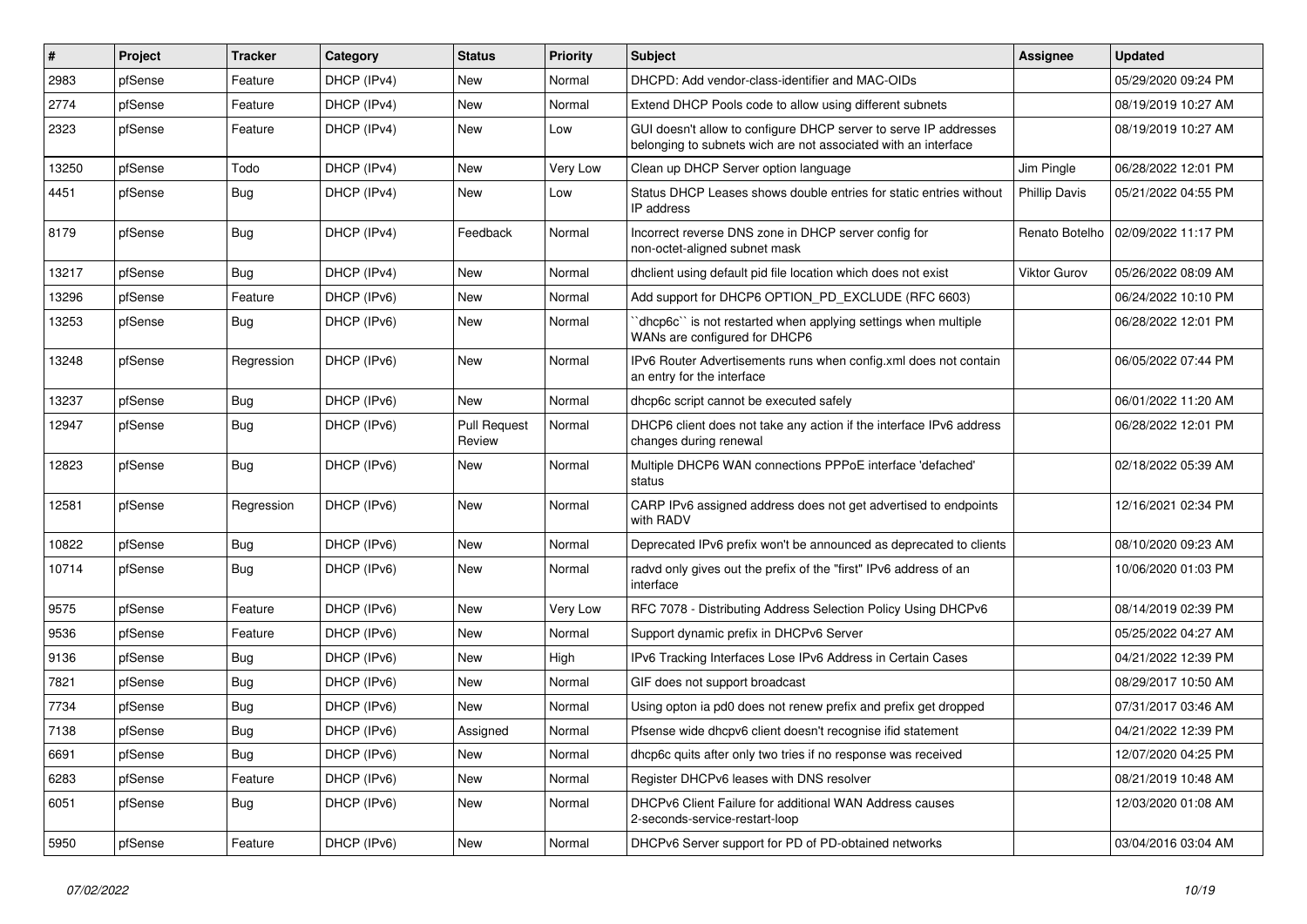| $\sharp$ | Project      | <b>Tracker</b> | Category             | <b>Status</b>                 | <b>Priority</b> | Subject                                                                      | <b>Assignee</b>    | <b>Updated</b>      |
|----------|--------------|----------------|----------------------|-------------------------------|-----------------|------------------------------------------------------------------------------|--------------------|---------------------|
| 3185     | pfSense      | Feature        | DHCP (IPv6)          | New                           | Normal          | Accommodate a DHCPv6 failover-like mechanism                                 |                    | 11/24/2017 10:44 AM |
| 6873     | pfSense      | Bug            | DHCP (IPv6)          | New                           | Low             | radvd - Too many addresses in RDNSS section when previously<br>using DHCPv6  | Dominic<br>McKeown | 06/06/2018 10:45 AM |
| 12508    | pfSense      | <b>Bug</b>     | <b>DHCP Relay</b>    | <b>New</b>                    | Normal          | DHCP Relay over VPN                                                          |                    | 11/06/2021 11:25 AM |
| 12120    | pfSense      | Feature        | <b>DHCP Relay</b>    | New                           | Normal          | Permit several sets of destination DHCP servers in DHCP relay                |                    | 07/11/2021 05:41 PM |
| 11149    | pfSense      | <b>Bug</b>     | <b>DHCP Relay</b>    | New                           | Normal          | DHCP relay won't start with DHCP server behind gateway                       |                    | 03/22/2021 05:13 AM |
| 10715    | pfSense      | <b>Bug</b>     | <b>DHCP Relay</b>    | New                           | Normal          | DHCPv6 relay always uses the "first" IPv6 address of an interface            |                    | 06/29/2020 05:01 AM |
| 9680     | pfSense      | Feature        | <b>DHCP Relay</b>    | New                           | Normal          | Seperate DHCP Server and relay per interface                                 |                    | 02/27/2020 10:47 AM |
| 4680     | pfSense      | <b>Bug</b>     | <b>DHCP Relay</b>    | New                           | Normal          | DHCP relay does not work with DHCP server on other end of<br>OpenVPN tunnel  |                    | 05/05/2015 06:55 PM |
| 10904    | pfSense      | Feature        | <b>DHCP Relay</b>    | <b>Pull Request</b><br>Review | Normal          | Support vti interfaces in dhcrelay                                           | Luiz Souza         | 10/12/2020 07:35 AM |
| 13322    | pfSense      | Feature        | <b>Diagnostics</b>   | <b>New</b>                    | Low             | Define Packet Capture Protocol                                               |                    | 06/30/2022 06:45 AM |
| 12757    | pfSense      | Bug            | Diagnostics          | <b>Pull Request</b><br>Review | Very Low        | Clean up /etc/inc/filter.inc use of pfctl -F                                 |                    | 06/28/2022 12:01 PM |
| 12343    | pfSense      | Feature        | Diagnostics          | <b>New</b>                    | Low             | Real time traffic monitoring                                                 |                    | 09/06/2021 01:26 PM |
| 11856    | pfSense      | Feature        | Diagnostics          | New                           | Normal          | Replace/add Alias or DNS names for known LAN addresses in the<br>State table |                    | 04/27/2021 08:01 AM |
| 9718     | pfSense      | Feature        | Diagnostics          | New                           | Low             | Make diag_states_summary table sortable                                      |                    | 10/06/2020 09:12 AM |
| 7848     | pfSense      | <b>Bug</b>     | Diagnostics          | <b>New</b>                    | Low             | NDP Table Sort by Expiration Error                                           |                    | 08/26/2019 02:56 PM |
| 7590     | pfSense      | <b>Bug</b>     | <b>Diagnostics</b>   | <b>New</b>                    | Normal          | diag_edit do not save when nothing to sae (in directory browse view)         |                    | 05/20/2017 05:04 PM |
| 7589     | pfSense      | <b>Bug</b>     | Diagnostics          | New                           | Normal          | diag edit.php old print info box                                             |                    | 05/20/2017 05:02 PM |
| 7459     | pfSense      | Feature        | Diagnostics          | New                           | Low             | "Refresh" button for Diagnostics/Tables display                              |                    | 08/21/2019 09:27 AM |
| 7442     | pfSense      | Feature        | Diagnostics          | <b>New</b>                    | Low             | Suggestions for Diagnostics / ARP Table and Diagnostics / NDP<br>Table       |                    | 08/21/2019 09:27 AM |
| 6804     | pfSense      | Feature        | Diagnostics          | <b>New</b>                    | Very Low        | Add row counter into Diagnostics -> Edit File                                |                    | 08/20/2019 03:44 PM |
| 5556     | pfSense      | Feature        | Diagnostics          | New                           | Normal          | No error when downloading non-existing file on Diagnostics/Execute           |                    | 08/20/2019 03:43 PM |
| 4914     | pfSense      | Feature        | Diagnostics          | New                           | Low             | Packet Capture Settings                                                      |                    | 08/20/2019 08:51 AM |
| 4456     | pfSense      | Feature        | Diagnostics          | New                           | Normal          | Packet capture additional filtering options                                  |                    | 08/20/2019 03:30 PM |
| 3796     | pfSense      | Bug            | Diagnostics          | Confirmed                     | Normal          | States summary fails and is very slow with large state tables                |                    | 12/11/2021 08:03 PM |
| 1656     | pfSense      | Feature        | Diagnostics          | New                           | Normal          | Teach pfctl to kill states by port number                                    |                    | 08/21/2019 09:55 AM |
| 12791    | pfSense Docs | New Content    | Diagnostics          | <b>New</b>                    | Normal          | Diagnostic Information for Support (pfSense)                                 |                    | 02/13/2022 08:49 PM |
| 12883    | pfSense Docs | Todo           | <b>DNS</b>           | New                           | Normal          | Feedback on Services - DNS Resolver - Host Overrides                         |                    | 02/28/2022 07:54 PM |
| 12139    | pfSense      | Feature        | <b>DNS Forwarder</b> | New                           | Normal          | Add support in for specifying a DNSMASQ configuration file                   |                    | 07/16/2021 09:45 PM |
| 7329     | pfSense      | Bug            | <b>DNS Forwarder</b> | New                           | Low             | <b>DHCP Not Updating DNS</b>                                                 |                    | 01/21/2022 09:16 PM |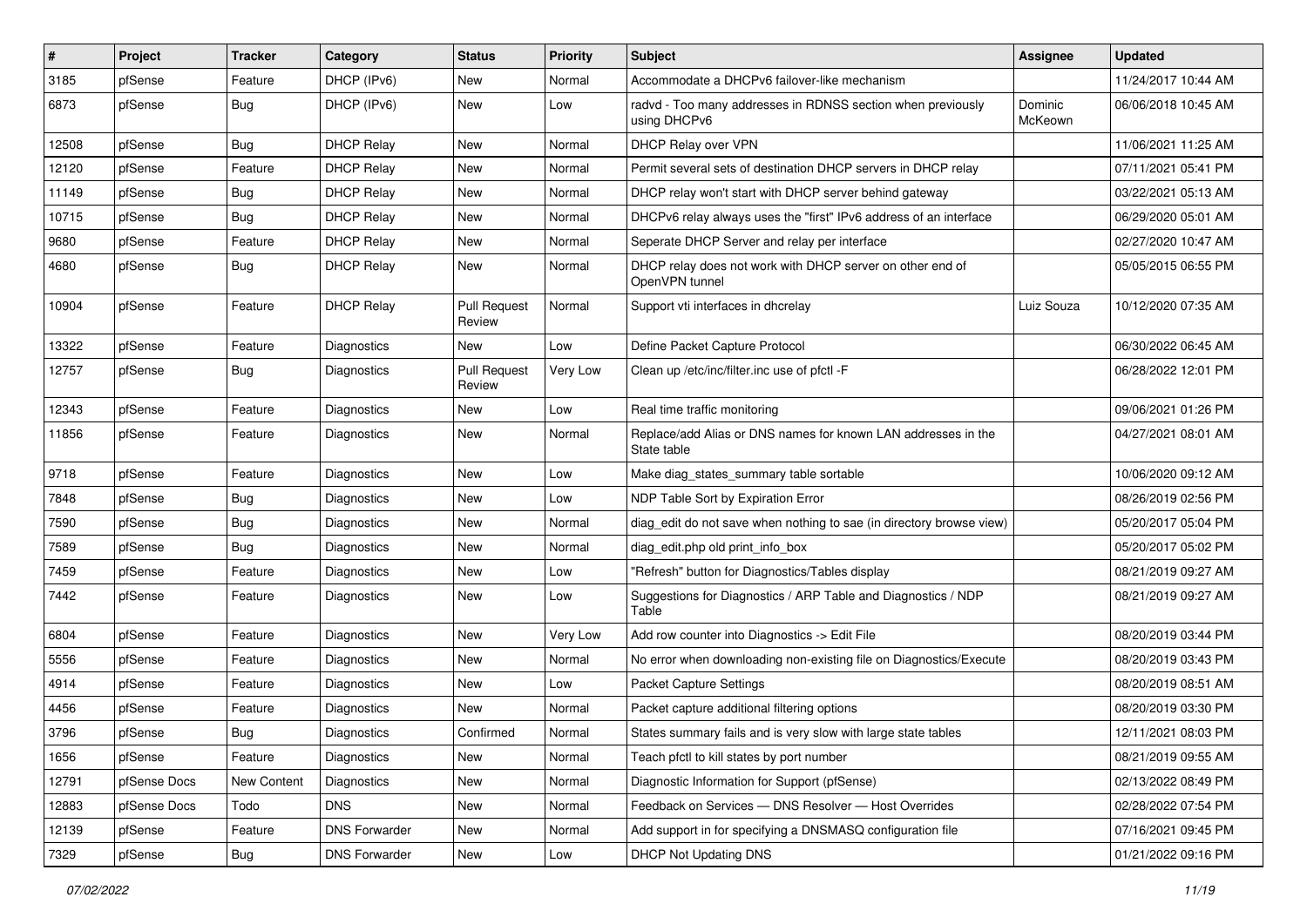| $\vert$ # | Project | <b>Tracker</b> | Category             | <b>Status</b> | <b>Priority</b> | Subject                                                                                                                       | <b>Assignee</b> | <b>Updated</b>      |
|-----------|---------|----------------|----------------------|---------------|-----------------|-------------------------------------------------------------------------------------------------------------------------------|-----------------|---------------------|
| 2410      | pfSense | Feature        | <b>DNS Forwarder</b> | New           | Normal          | Support name based aliasing via CNAMEs or some other<br>mechanism.                                                            |                 | 12/11/2012 09:56 PM |
| 13254     | pfSense | Bug            | <b>DNS Resolver</b>  | New           | Normal          | DNS resolver does not update "unbound.conf" file during link down<br>events                                                   |                 | 06/28/2022 12:01 PM |
| 12612     | pfSense | Bug            | <b>DNS Resolver</b>  | <b>New</b>    | Normal          | DNS Resolver is restarted during every "rc.newwanip" event                                                                    |                 | 06/28/2022 12:01 PM |
| 12551     | pfSense | Feature        | <b>DNS Resolver</b>  | New           | Low             | Add ability to set DNS resolver search domain list                                                                            |                 | 12/01/2021 11:18 AM |
| 11921     | pfSense | Feature        | <b>DNS Resolver</b>  | New           | Very Low        | Feature Request: Compile unbound with EDNS Client Subnet (ECS)<br>module (--enable-subnet)                                    |                 | 05/14/2021 07:29 AM |
| 10624     | pfSense | Bug            | <b>DNS Resolver</b>  | New           | Normal          | Unbound configuration memory leak with python module $+$ register<br>DHCP leases active                                       |                 | 02/26/2021 10:27 AM |
| 10342     | pfSense | Bug            | <b>DNS Resolver</b>  | New           | Normal          | Unbound domain overrides stop resolving periodically. They only<br>resume after the service has been restarted.               |                 | 03/13/2020 10:35 AM |
| 10143     | pfSense | Bug            | <b>DNS Resolver</b>  | New           | Normal          | System hostname DNS entry is assigned to the wrong IP on<br>multi-wan setups                                                  |                 | 12/31/2019 02:33 PM |
| 9654      | pfSense | <b>Bug</b>     | <b>DNS Resolver</b>  | New           | Normal          | After reboot, the DNS resolver must be restarted before it will<br>advertise the ipv6 DNS address of the router.              |                 | 11/20/2020 03:12 AM |
| 9436      | pfSense | Feature        | <b>DNS Resolver</b>  | New           | Normal          | Unbound: enable dnstap support                                                                                                |                 | 03/27/2019 07:54 PM |
| 9037      | pfSense | Bug            | DNS Resolver         | New           | Normal          | Unbound not logging to syslog after reboot                                                                                    |                 | 10/12/2018 05:09 AM |
| 8236      | pfSense | Feature        | <b>DNS Resolver</b>  | New           | Normal          | Ability to configure "forward-first" and "forward-host" options for more<br>robust domain overrides in DNS Resolver           |                 | 12/26/2017 01:26 AM |
| 7852      | pfSense | Feature        | <b>DNS Resolver</b>  | New           | Normal          | Add views support to Unbound GUI                                                                                              |                 | 09/11/2017 12:26 PM |
| 7495      | pfSense | Feature        | <b>DNS Resolver</b>  | New           | Low             | Ability to set TTL for local for Unbound host overrides and dhcp<br>leases                                                    |                 | 03/06/2018 09:46 AM |
| 7152      | pfSense | <b>Bug</b>     | <b>DNS Resolver</b>  | New           | Normal          | Unbound / DNS Resolver issue if "Register DHCP static mappings in<br>the DNS Resolver" set before wildcard DNS custom options |                 | 12/18/2021 04:59 PM |
| 7096      | pfSense | <b>Bug</b>     | <b>DNS Resolver</b>  | Feedback      | Normal          | Unbound fails to start on boot if specific network devices are<br>configured in the "Network Interfaces"                      |                 | 11/22/2021 08:59 AM |
| 6430      | pfSense | Bug            | <b>DNS Resolver</b>  | Confirmed     | Low             | pfsense should sanity-check hostnames when copying from<br>dhcpd.leases to /etc/hosts                                         |                 | 08/13/2019 01:23 PM |
| 6103      | pfSense | Feature        | <b>DNS Resolver</b>  | New           | Normal          | DNS Resolver Outgoing Interfaces should be able to use Gateway<br>Groups                                                      |                 | 10/21/2019 08:02 AM |
| 5413      | pfSense | Bug            | <b>DNS Resolver</b>  | Confirmed     | High            | Incorrect Handling of Unbound Resolver [service restarts, cache<br>loss, DNS service interruption]                            |                 | 06/19/2022 11:11 PM |
| 4798      | pfSense | Feature        | <b>DNS Resolver</b>  | New           | Normal          | Make host and domain overrides available to both DNS Resolver<br>and DNS Forwarder                                            |                 | 06/29/2015 02:14 AM |
| 1819      | pfSense | Bug            | <b>DNS Resolver</b>  | New           | Normal          | DNS Resolver Not Registering DHCP Server Specified Domain<br>Name                                                             | Luiz Souza      | 04/28/2022 01:53 PM |
| 13167     | pfSense | Bug            | <b>Dynamic DNS</b>   | New           | Normal          | phpDynDNS: DigitalOcean ddns update fails (bad request, invalid<br>character '-' in request id)                               |                 | 06/16/2022 09:30 PM |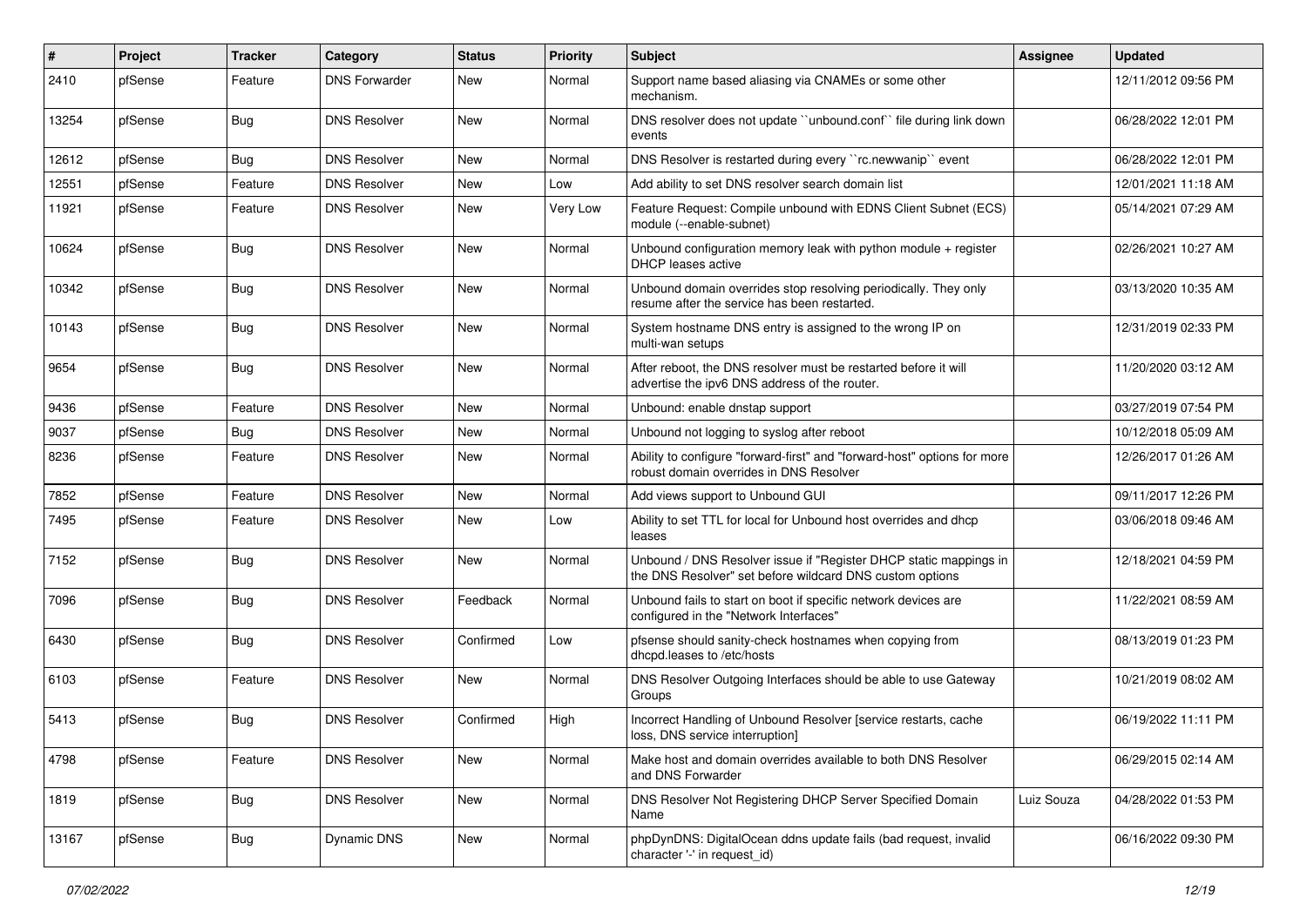| $\vert$ # | Project                | <b>Tracker</b> | Category           | <b>Status</b>                 | <b>Priority</b> | Subject                                                                                                 | <b>Assignee</b>                | <b>Updated</b>      |
|-----------|------------------------|----------------|--------------------|-------------------------------|-----------------|---------------------------------------------------------------------------------------------------------|--------------------------------|---------------------|
| 12877     | pfSense                | Bug            | Dynamic DNS        | Feedback                      | Normal          | Cloudflare DynDNS fails to update more than two addresses                                               |                                | 05/29/2022 06:56 PM |
| 12848     | pfSense                | Feature        | Dynamic DNS        | New                           | Normal          | Evaluation of the DynDNS "Result Match" string                                                          |                                | 02/22/2022 02:01 AM |
| 12602     | pfSense                | Feature        | <b>Dynamic DNS</b> | New                           | Normal          | DHCPv6 should allow DDNS Client updates for hosts                                                       |                                | 12/15/2021 11:00 AM |
| 11177     | pfSense                | <b>Bug</b>     | <b>Dynamic DNS</b> | <b>New</b>                    | Normal          | DDNSv6 not using Check IP Services                                                                      |                                | 12/21/2020 05:02 AM |
| 11147     | pfSense                | <b>Bug</b>     | Dynamic DNS        | New                           | Normal          | Domeneshop DynDNS IPv4 and IPv6                                                                         |                                | 12/09/2020 11:47 PM |
| 11084     | pfSense                | Feature        | Dynamic DNS        | New                           | Normal          | Dynamic DNS include option to specify virtual IP addresses                                              |                                | 11/19/2020 01:26 PM |
| 10962     | pfSense                | Feature        | Dynamic DNS        | <b>New</b>                    | Normal          | Add Cpanel support for Dynamic DNS Clients                                                              |                                | 12/28/2020 01:56 PM |
| 10000     | pfSense                | <b>Bug</b>     | Dynamic DNS        | <b>New</b>                    | Normal          | Azure Dynamic DNS A and AAAA Records for Apex Zone                                                      |                                | 03/31/2020 09:03 AM |
| 9805      | pfSense                | <b>Bug</b>     | Dynamic DNS        | New                           | Normal          | dynDNS cloudflare multiple entries                                                                      |                                | 10/02/2019 04:51 PM |
| 9664      | pfSense                | <b>Bug</b>     | Dynamic DNS        | <b>New</b>                    | Normal          | DynDNS and Dual-wan problem with CloudFlare (works with No-Ip)                                          |                                | 08/03/2019 10:00 AM |
| 9504      | pfSense                | <b>Bug</b>     | Dynamic DNS        | New                           | Normal          | Multiple Dynamic DNS update notifications for the same interface,<br>not differentiated by the hostname |                                | 05/07/2019 07:46 AM |
| 9063      | pfSense                | Feature        | Dynamic DNS        | <b>New</b>                    | Normal          | Allow dynamic DNS client entry to specify which Check IP service to<br>use                              |                                | 10/24/2018 11:53 AM |
| 8500      | pfSense                | <b>Bug</b>     | Dynamic DNS        | <b>New</b>                    | Low             | Incorrect categorization of status/info messages from phpDynDNS                                         |                                | 08/16/2019 12:50 PM |
| 8432      | pfSense                | <b>Bug</b>     | Dynamic DNS        | <b>New</b>                    | Normal          | Dynamic DNS Client gives an error that it can't find IPv6 address<br>when WAN interface is a LAGG       |                                | 09/17/2020 05:23 AM |
| 8406      | pfSense                | <b>Bug</b>     | Dynamic DNS        | New                           | Normal          | DDNS IPV6 Cloudflare Client does not detect PPOE address                                                |                                | 03/31/2018 11:56 AM |
| 7718      | pfSense                | Feature        | Dynamic DNS        | New                           | Very Low        | Hostname for Custom DynDNS Updater.                                                                     |                                | 07/24/2017 10:05 AM |
| 7418      | pfSense                | Feature        | Dynamic DNS        | New                           | Normal          | Dynamic dns should be sorted interface name                                                             |                                | 08/21/2019 08:58 AM |
| 7292      | pfSense                | Feature        | Dynamic DNS        | <b>New</b>                    | Normal          | DynamicDNS configuration does not sync to HA secondary                                                  |                                | 02/21/2017 04:56 PM |
| 13303     | pfSense                | Bug            | Dynamic DNS        | <b>Pull Request</b><br>Review | Normal          | DynDNS - DNSExit no longer working                                                                      | Koen Zomers                    | 06/28/2022 12:01 PM |
| 12495     | pfSense                | Feature        | Dynamic DNS        | <b>Pull Request</b><br>Review | Normal          | DynDNS: add deSEC IPv4&v6 simultaneos update                                                            | <b>Lukas Wiest</b>             | 11/01/2021 08:53 AM |
| 12494     | pfSense                | Feature        | Dynamic DNS        | <b>Pull Request</b><br>Review | Normal          | DynDNS: make simultaneous update of IP and LegacyIP possible                                            | <b>Lukas Wiest</b>             | 11/01/2021 08:52 AM |
| 13298     | pfSense                | Bug            | <b>Dynamic DNS</b> | <b>Pull Request</b><br>Review | Normal          | Dynv6 does not check response code when updating                                                        | <b>Tiago Beling</b><br>d'Avila | 06/28/2022 12:01 PM |
| 12063     | pfSense Docs           | Todo           | <b>Dynamic DNS</b> | New                           | Normal          | Feedback on Services — Dynamic DNS — Configuring RFC 2136<br>Dynamic DNS updates                        |                                | 06/18/2021 06:24 PM |
| 11235     | pfSense Packages Bug   |                | Filer              | New                           | Normal          | Filer run script when "state" unchanged                                                                 |                                | 01/08/2021 07:24 AM |
| 11178     | pfSense Packages       | Feature        | Filer              | New                           | Normal          | Filer do not ask what to do with previous filename                                                      |                                | 12/31/2020 02:45 AM |
| 10426     | pfSense Packages   Bug |                | Filer              | Feedback                      | Normal          | Filer must validate that File name is uniq                                                              |                                | 04/20/2022 11:02 AM |
| 11180     | pfSense Packages       | Bug            | Filer              | Feedback                      | Normal          | Filer run action for files on sync that wan't been modified                                             | Viktor Gurov                   | 01/08/2021 07:27 AM |
| 13067     | pfSense                | Bug            | FilterDNS          | New                           | Normal          | filterdns resolve interval is twice the intended value                                                  |                                | 04/17/2022 07:45 PM |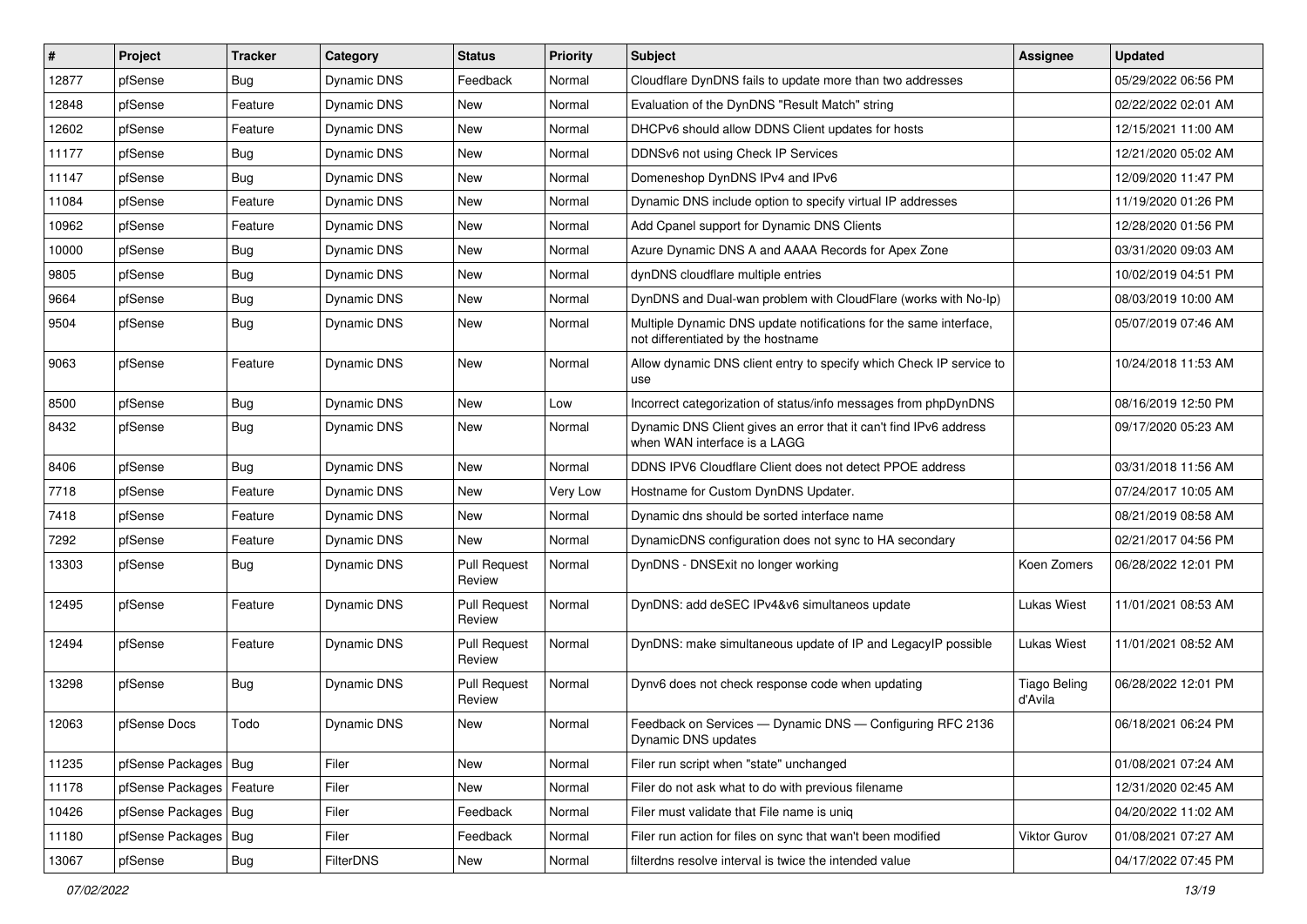| $\sharp$ | Project                       | <b>Tracker</b> | Category              | <b>Status</b>                 | <b>Priority</b> | Subject                                                                                                                                                                 | <b>Assignee</b> | <b>Updated</b>      |
|----------|-------------------------------|----------------|-----------------------|-------------------------------|-----------------|-------------------------------------------------------------------------------------------------------------------------------------------------------------------------|-----------------|---------------------|
| 12770    | pfSense Docs                  | Todo           | Firewall Rules        | <b>Pull Request</b><br>Review | Normal          | Feedback on Firewall — Configuring firewall rules                                                                                                                       |                 | 06/27/2022 07:42 AM |
| 12535    | pfSense Docs                  | Correction     | <b>Firewall Rules</b> | <b>New</b>                    | Normal          | Negate Rules function does not match the description                                                                                                                    |                 | 07/01/2022 07:20 AM |
| 12268    | pfSense Docs                  | Todo           | <b>Firewall Rules</b> | New                           | Normal          | Feedback on Firewall - Aliases                                                                                                                                          |                 | 08/17/2021 12:55 AM |
| 13020    | pfSense Docs                  | Todo           | <b>Firewall Rules</b> | New                           | Normal          | easyrule command documentation should document permissible<br>wildcards                                                                                                 | Jim Pingle      | 04/04/2022 08:01 AM |
| 9685     | pfSense Docs                  | Correction     | <b>Firewall Rules</b> | <b>New</b>                    | Normal          | Feedback on Firewall - Floating Rules                                                                                                                                   | Jim Pingle      | 09/23/2020 02:57 PM |
| 12740    | pfSense                       | Bug            | FreeBSD               | Incomplete                    | Normal          | panic: esp input cb: Unexpected address family                                                                                                                          |                 | 01/27/2022 01:19 PM |
| 11184    | pfSense                       | <b>Bug</b>     | FreeBSD               | New                           | Normal          | PF: State policy cannot be configurable                                                                                                                                 |                 | 02/09/2021 02:43 AM |
| 11352    | pfSense                       | Bug            | FreeBSD               | New                           | Low             | CTF types > 2^15 in the pfSense kernel config results in DTrace<br>failing                                                                                              | Scott Long      | 03/17/2021 02:52 AM |
| 12982    | pfSense Packages   Bug        |                | FreeRADIUS            | New                           | Normal          | FreeRadius RadReply table entries missing from pf                                                                                                                       |                 | 06/19/2022 05:38 PM |
| 12742    | pfSense Packages   Bug        |                | FreeRADIUS            | Feedback                      | Normal          | freeRADIUS virtual-server-default: modules dailycounter,<br>monthlycounter, noresetcounter, expire_on_login in authorize<br>section prevent virtual server from loading |                 | 03/01/2022 12:45 PM |
| 12286    | pfSense Packages              | Bug            | FreeRADIUS            | <b>New</b>                    | Normal          | Add support for ntlm auth in LDAP                                                                                                                                       |                 | 08/20/2021 08:27 AM |
| 12126    | pfSense Packages Bug          |                | FreeRADIUS            | New                           | Normal          | freeradius3 0.15.7 31                                                                                                                                                   |                 | 10/11/2021 08:21 AM |
| 11980    | pfSense Packages   Bug        |                | FreeRADIUS            | Feedback                      | Normal          | EAP does not work with SQL backend                                                                                                                                      |                 | 07/21/2021 07:24 AM |
| 11802    | pfSense Packages   Bug        |                | FreeRADIUS            | New                           | Normal          | FreeRADIUS sync                                                                                                                                                         |                 | 05/10/2021 04:18 AM |
| 11534    | pfSense Packages   Regression |                | FreeRADIUS            | New                           | High            | FreeRADIUS EAP anonymous connection forbidden out-of-tunnel                                                                                                             |                 | 07/14/2021 02:32 AM |
| 11138    | pfSense Packages              | Feature        | FreeRADIUS            | New                           | Normal          | new WebGUI checkboxes needed                                                                                                                                            |                 | 12/07/2020 08:28 AM |
| 11026    | pfSense Packages              | Feature        | FreeRADIUS            | New                           | Low             | Feedback on Packages - FreeRADIUS package                                                                                                                               |                 | 11/02/2020 07:21 AM |
| 10695    | pfSense Packages   Bug        |                | FreeRADIUS            | New                           | Normal          | FreeRadius Accounting skipping MBs after reboot due to power<br>down                                                                                                    |                 | 06/24/2020 04:49 AM |
| 10377    | pfSense Packages   Feature    |                | FreeRADIUS            | <b>New</b>                    | Very Low        | Allow usage of TOTP (Google-Authenticator) without PIN                                                                                                                  |                 | 03/30/2020 11:43 AM |
| 10297    | pfSense Packages              | Feature        | FreeRADIUS            | Assigned                      | Normal          | IPv6 user attributes                                                                                                                                                    |                 | 04/21/2022 12:39 PM |
| 9704     | pfSense Packages   Feature    |                | FreeRADIUS            | New                           | Normal          | Enable filter username                                                                                                                                                  |                 | 08/27/2019 12:07 PM |
| 8836     | pfSense Packages   Feature    |                | FreeRADIUS            | New                           | Normal          | Define Idap group vlan assignment in users file                                                                                                                         |                 | 08/26/2018 07:53 AM |
| 8769     | pfSense Packages   Feature    |                | FreeRADIUS            | New                           | Normal          | Allow FreeRADIUS users to change their own Passwords and Pins                                                                                                           |                 | 10/11/2018 11:34 AM |
| 8589     | pfSense Packages   Bug        |                | FreeRADIUS            | New                           | Normal          | FreeRadius 0.15.5 2 ignoring tunnelled-reply=no                                                                                                                         |                 | 02/18/2019 03:40 PM |
| 8513     | pfSense Packages   Bug        |                | FreeRADIUS            | New                           | High            | Freeradius 3.x Idap problem                                                                                                                                             |                 | 02/18/2019 05:22 PM |
| 8264     | pfSense Packages   Bug        |                | FreeRADIUS            | New                           | Normal          | Radiusd restart on WAN change results in freeradius not running<br>(and possible solution)                                                                              |                 | 04/21/2022 12:39 PM |
| 8251     | pfSense Packages   Bug        |                | FreeRADIUS            | Feedback                      | Normal          | Captiveportal + FreeRadius "Last activity" resets to Session start                                                                                                      |                 | 08/13/2019 11:10 AM |
| 8224     | pfSense Packages              | Feature        | FreeRADIUS            | New                           | Normal          | Add "OU" field to FreeRADIUS page                                                                                                                                       |                 | 02/21/2018 12:53 AM |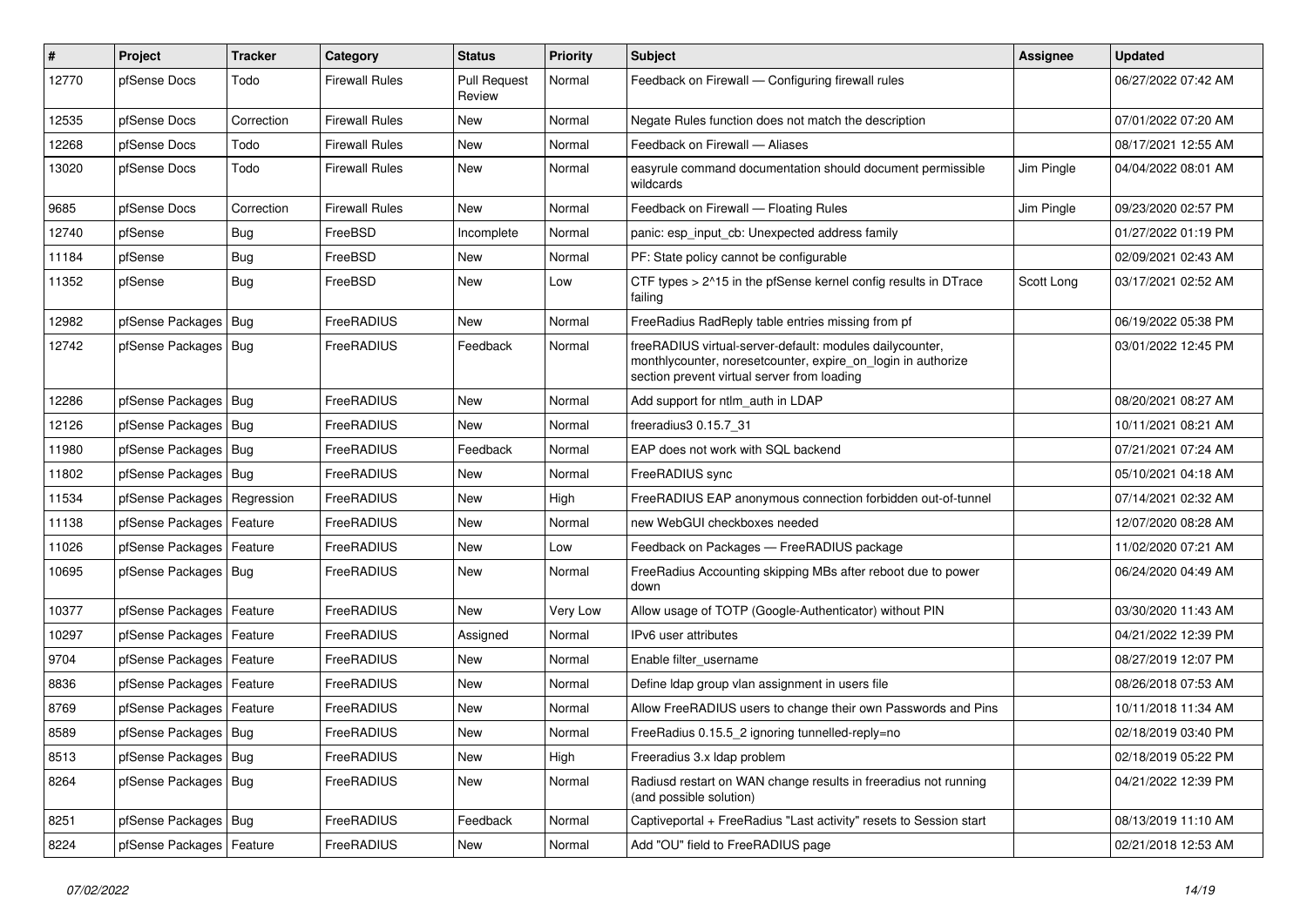| $\vert$ # | Project                    | <b>Tracker</b> | Category   | <b>Status</b>                 | <b>Priority</b> | Subject                                                                                | Assignee            | <b>Updated</b>      |
|-----------|----------------------------|----------------|------------|-------------------------------|-----------------|----------------------------------------------------------------------------------------|---------------------|---------------------|
| 8161      | pfSense Packages           | Feature        | FreeRADIUS | New                           | Very Low        | Add virtual server support to FreeRadius                                               |                     | 12/05/2017 01:57 PM |
| 8031      | pfSense Packages   Feature |                | FreeRADIUS | New                           | Normal          | FreeRADIUS copy entry function                                                         |                     | 08/16/2019 01:01 PM |
| 7608      | pfSense Packages           | Feature        | FreeRADIUS | New                           | Very Low        | Captive Portal amount of traffic Account + Free Radius+Mysql                           |                     | 05/28/2017 09:08 AM |
| 7403      | pfSense Packages   Bug     |                | FreeRADIUS | New                           | Normal          | Captive Portal + freeradius2 + MySQL problems with German<br>Umlaut                    |                     | 03/17/2017 09:12 AM |
| 4506      | pfSense Packages   Feature |                | FreeRADIUS | New                           | Normal          | FreeRADIUS groups/hunt groups                                                          |                     | 03/10/2015 08:51 PM |
| 13284     | pfSense Packages   Feature |                | FreeRADIUS | New                           | Normal          | Option to define "Issuer" in OPT configuration.                                        | Jakob<br>Nordgarden | 06/19/2022 12:10 PM |
| 8516      | pfSense Packages   Bug     |                | FreeRADIUS | New                           | Normal          | FreeRADIUS requires settings re-saved after pfSense upgrade                            | Jim Pingle          | 12/31/2021 05:58 PM |
| 11746     | pfSense Packages   Bug     |                | FreeRADIUS | Feedback                      | Normal          | Second LDAP server configuration misses the ipaNThash control<br>attribute             | <b>Viktor Gurov</b> | 07/14/2021 01:44 PM |
| 11388     | pfSense Packages   Bug     |                | FreeRADIUS | Feedback                      | Normal          | Captive Portal authentication error with MySQL backend                                 | Viktor Gurov        | 02/10/2021 08:54 AM |
| 11331     | pfSense Packages   Bug     |                | FreeRADIUS | Feedback                      | Normal          | FreeRADIUS latest package upgrade broke Plain Mac<br>Authentication                    | <b>Viktor Gurov</b> | 01/30/2021 10:08 AM |
| 11054     | pfSense Packages   Bug     |                | FreeRADIUS | Assigned                      | Normal          | Check Client Certificate CN not working as described                                   | Viktor Gurov        | 12/14/2021 07:22 AM |
| 10908     | pfSense Packages   Feature |                | FreeRADIUS | Feedback                      | Normal          | FreeRADIUS server certificate not using full CA chain                                  | Viktor Gurov        | 04/22/2022 02:19 AM |
| 10871     | pfSense Packages   Feature |                | FreeRADIUS | Feedback                      | Normal          | Extra time period counters for SQL backend                                             | <b>Viktor Gurov</b> | 04/22/2022 02:19 AM |
| 12951     | pfSense Packages Bug       |                | <b>FRR</b> | Feedback                      | Normal          | FRR cannot remove IPv6 routes                                                          |                     | 03/22/2022 09:24 PM |
| 12889     | pfSense Packages   Feature |                | <b>FRR</b> | New                           | Normal          | FRR GUI add set ipv6 next-hop global                                                   |                     | 03/02/2022 06:10 AM |
| 12751     | pfSense Packages   Bug     |                | <b>FRR</b> | <b>New</b>                    | Normal          | Improve FRR route restoration after gateway events                                     |                     | 02/06/2022 11:07 PM |
| 12084     | pfSense Packages   Bug     |                | <b>FRR</b> | New                           | Normal          | libfrr.so.0 error on SG-1100                                                           |                     | 06/26/2021 08:22 AM |
| 11963     | pfSense Packages   Feature |                | <b>FRR</b> | New                           | Normal          | Dynamically change OSPF interface costs on selected interfaces on<br><b>CARP</b> event |                     | 05/26/2021 04:13 AM |
| 11936     | pfSense Packages   Bug     |                | <b>FRR</b> | Incomplete                    | High            | FRR does not connect BGP when using password                                           |                     | 05/19/2021 08:12 AM |
| 11841     | pfSense Packages   Bug     |                | <b>FRR</b> | New                           | Normal          | FRR access lists default bahavior changed to permit by default                         |                     | 04/22/2021 09:52 AM |
| 11837     | pfSense Packages   Feature |                | <b>FRR</b> | New                           | Low             | Increase field length of FRR Networks in Access Lists and Prefix<br>Lists              |                     | 04/22/2021 07:10 AM |
| 11835     | pfSense Packages   Bug     |                | <b>FRR</b> | New                           | Normal          | FRR OSPF redistributed connected routes disappearing                                   |                     | 04/22/2021 07:11 AM |
| 11823     | pfSense Packages   Feature |                | <b>FRR</b> | <b>New</b>                    | Normal          | Route handling enhancements                                                            |                     | 04/19/2021 06:23 PM |
| 11703     | pfSense Packages   Feature |                | <b>FRR</b> | New                           | Normal          | add Krill and Routinator support BGP RPKI                                              |                     | 03/18/2021 07:47 PM |
| 11650     | pfSense Packages   Bug     |                | <b>FRR</b> | New                           | Very Low        | FRR configuration broken on restore of manually edited FRR config<br>sections          |                     | 03/10/2021 08:50 AM |
| 11377     | pfSense Packages   Bug     |                | <b>FRR</b> | <b>Pull Request</b><br>Review | Normal          | FRR deinstall                                                                          |                     | 03/10/2021 08:21 AM |
| 11158     | pfSense Packages   Bug     |                | <b>FRR</b> | New                           | High            | <b>FRR Prefix Lists</b>                                                                |                     | 12/30/2020 04:55 PM |
| 10935     | pfSense Packages Bug       |                | <b>FRR</b> | New                           | Normal          | FRR 0.6.7-6 - BGPD service recycled IPv6 without Route Map                             |                     | 12/30/2020 05:00 PM |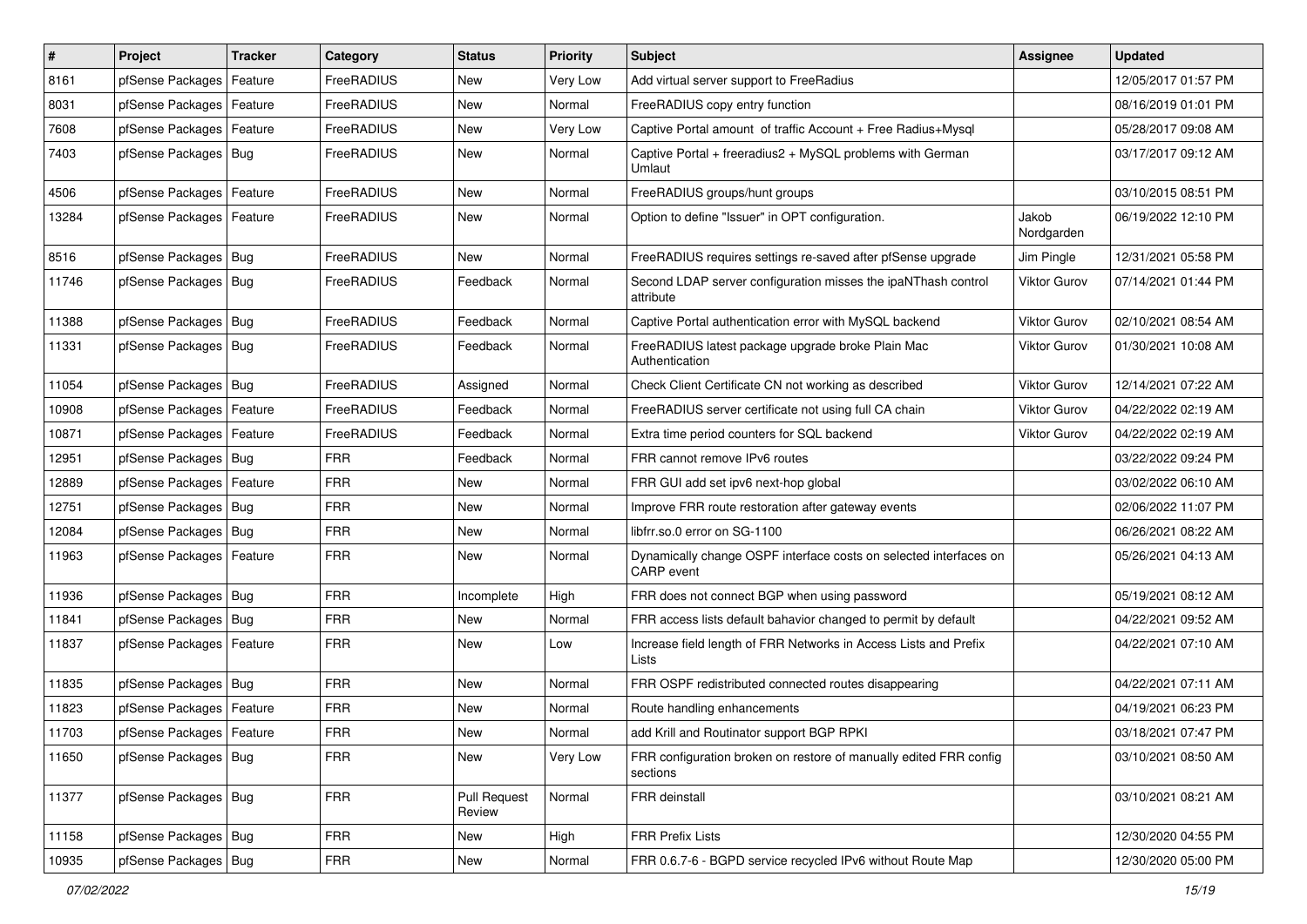| $\pmb{\#}$ | Project                       | <b>Tracker</b> | Category           | <b>Status</b>                 | <b>Priority</b> | <b>Subject</b>                                                                                                                                              | Assignee              | <b>Updated</b>      |
|------------|-------------------------------|----------------|--------------------|-------------------------------|-----------------|-------------------------------------------------------------------------------------------------------------------------------------------------------------|-----------------------|---------------------|
| 10516      | pfSense Packages              | Bug            | <b>FRR</b>         | New                           | Normal          | FRR Access list                                                                                                                                             |                       | 12/06/2020 11:02 PM |
| 10503      | pfSense Packages   Bug        |                | <b>FRR</b>         | <b>New</b>                    | Normal          | Flapping any GW in multi-WAN influences restating all IPsec tunnels<br>in FRR which leads to dropping all IPsec VTI static routes and<br>related BGP issues |                       | 05/08/2020 07:51 PM |
| 10358      | pfSense Packages   Feature    |                | <b>FRR</b>         | <b>New</b>                    | Very Low        | <b>Stage FRR Configuration Changes</b>                                                                                                                      |                       | 03/19/2020 06:48 AM |
| 6651       | pfSense Packages   Feature    |                | <b>FRR</b>         | Feedback                      | Normal          | Loopback interfaces                                                                                                                                         | Christian<br>McDonald | 12/25/2021 02:42 PM |
| 11345      | pfSense Packages   Bug        |                | <b>FRR</b>         | Feedback                      | Normal          | FRR-OSPF - No "prefix-list" possible                                                                                                                        | Jim Pingle            | 02/04/2021 11:03 PM |
| 11301      | pfSense Packages              | Feature        | <b>FRR</b>         | Feedback                      | Normal          | Switch FRR to use default rc file as a service control base                                                                                                 | Jim Pingle            | 01/28/2021 09:35 AM |
| 11206      | pfSense Packages   Feature    |                | <b>FRR</b>         | <b>Pull Request</b><br>Review | Normal          | <b>FRR 7.5</b>                                                                                                                                              | Jim Pingle            | 01/08/2021 12:47 PM |
| 11130      | pfSense Packages              | Feature        | <b>FRR</b>         | Feedback                      | Normal          | FRR RIP support                                                                                                                                             | Jim Pingle            | 12/31/2021 04:19 PM |
| 10789      | pfSense Packages              | Feature        | <b>FRR</b>         | Feedback                      | Normal          | FRR integrated configuration and hitless reloads                                                                                                            | Jim Pingle            | 01/20/2021 11:16 PM |
| 10653      | pfSense Packages              | Feature        | <b>FRR</b>         | New                           | Normal          | Allow to download frr status                                                                                                                                | Jim Pingle            | 06/11/2020 01:21 AM |
| 10294      | pfSense Packages   Bug        |                | <b>FRR</b>         | New                           | Normal          | FRR Route Counts Incorrect on Status Page                                                                                                                   | Jim Pingle            | 02/26/2020 11:08 AM |
| 9545       | pfSense Packages              | Feature        | <b>FRR</b>         | New                           | Normal          | Enable MULTIPATH in FRR                                                                                                                                     | Jim Pingle            | 09/18/2020 12:52 PM |
| 9141       | pfSense Packages              | Feature        | <b>FRR</b>         | New                           | Very Low        | FRR xmlrpc                                                                                                                                                  | Jim Pingle            | 11/26/2018 07:49 AM |
| 12965      | pfSense Packages   Bug        |                | <b>FRR</b>         | <b>Pull Request</b><br>Review | Normal          | FRR BFD peer configuration is handled incorrectly in some cases                                                                                             | <b>Viktor Gurov</b>   | 03/22/2022 08:04 AM |
| 12653      | pfSense Packages   Regression |                | <b>FRR</b>         | Feedback                      | Normal          | RIP related startup error                                                                                                                                   | Viktor Gurov          | 12/30/2021 08:37 AM |
| 12167      | pfSense Packages   Bug        |                | <b>FRR</b>         | Feedback                      | Normal          | BGP TCP setkey not set if neighbor is in peer group                                                                                                         | Viktor Gurov          | 09/16/2021 09:38 AM |
| 11961      | pfSense Packages   Bug        |                | <b>FRR</b>         | Feedback                      | Normal          | FRR OSPF add unwanted area 0 authentication to router ospf                                                                                                  | <b>Viktor Gurov</b>   | 09/16/2021 10:25 PM |
| 11847      | pfSense Packages   Bug        |                | <b>FRR</b>         | Feedback                      | Normal          | Filters not applied to PEER Groups                                                                                                                          | Viktor Gurov          | 07/30/2021 07:45 PM |
| 11836      | pfSense Packages              | Bug            | <b>FRR</b>         | Assigned                      | Normal          | FRR ACCEPTFILTER unstable                                                                                                                                   | Viktor Gurov          | 02/14/2022 07:20 AM |
| 11693      | pfSense Packages   Bug        |                | <b>FRR</b>         | Feedback                      | Normal          | IPv6 static routing fails                                                                                                                                   | Viktor Gurov          | 04/26/2022 08:50 AM |
| 11681      | pfSense Packages Bug          |                | <b>FRR</b>         | Feedback                      | Normal          | FRR generates invalid BFD configuration after removing interfaces                                                                                           | Viktor Gurov          | 07/14/2021 04:40 PM |
| 11477      | pfSense Packages   Bug        |                | <b>FRR</b>         | Feedback                      | Normal          | FRR does not recognize some BFD options                                                                                                                     | <b>Viktor Gurov</b>   | 02/26/2021 10:52 PM |
| 11404      | pfSense Packages              | Bug            | <b>FRR</b>         | Feedback                      | Normal          | Incorrect prefix/access lists migration on update                                                                                                           | Viktor Gurov          | 02/18/2021 09:49 AM |
| 13295      | pfSense                       | <b>Bug</b>     | Gateway Monitoring | <b>Pull Request</b><br>Review | Normal          | Incorrect function parameters for "get_dpinger_status()" call in<br>`gwlb.inc``                                                                             |                       | 06/28/2022 12:01 PM |
| 13242      | pfSense                       | Feature        | Gateway Monitoring | New                           | Normal          | Enhancements to static route creation/deletion for dpinger monitor<br>IPs                                                                                   |                       | 06/03/2022 11:20 AM |
| 13076      | pfSense                       | Bug            | Gateway Monitoring | New                           | Normal          | Marking a gateway as down does not affect IPsec entries using<br>gateway groups                                                                             |                       | 06/28/2022 12:01 PM |
| 11960      | pfSense                       | Bug            | Gateway Monitoring | Feedback                      | Normal          | Gateway Monitoring Traffic Goes Out Default Gateway                                                                                                         |                       | 12/20/2021 05:43 AM |
| 7671       | pfSense                       | Feature        | Gateway Monitoring | New                           | Normal          | Gateway Monitoring Via Custom Script or Telnet.                                                                                                             |                       | 09/18/2020 02:59 PM |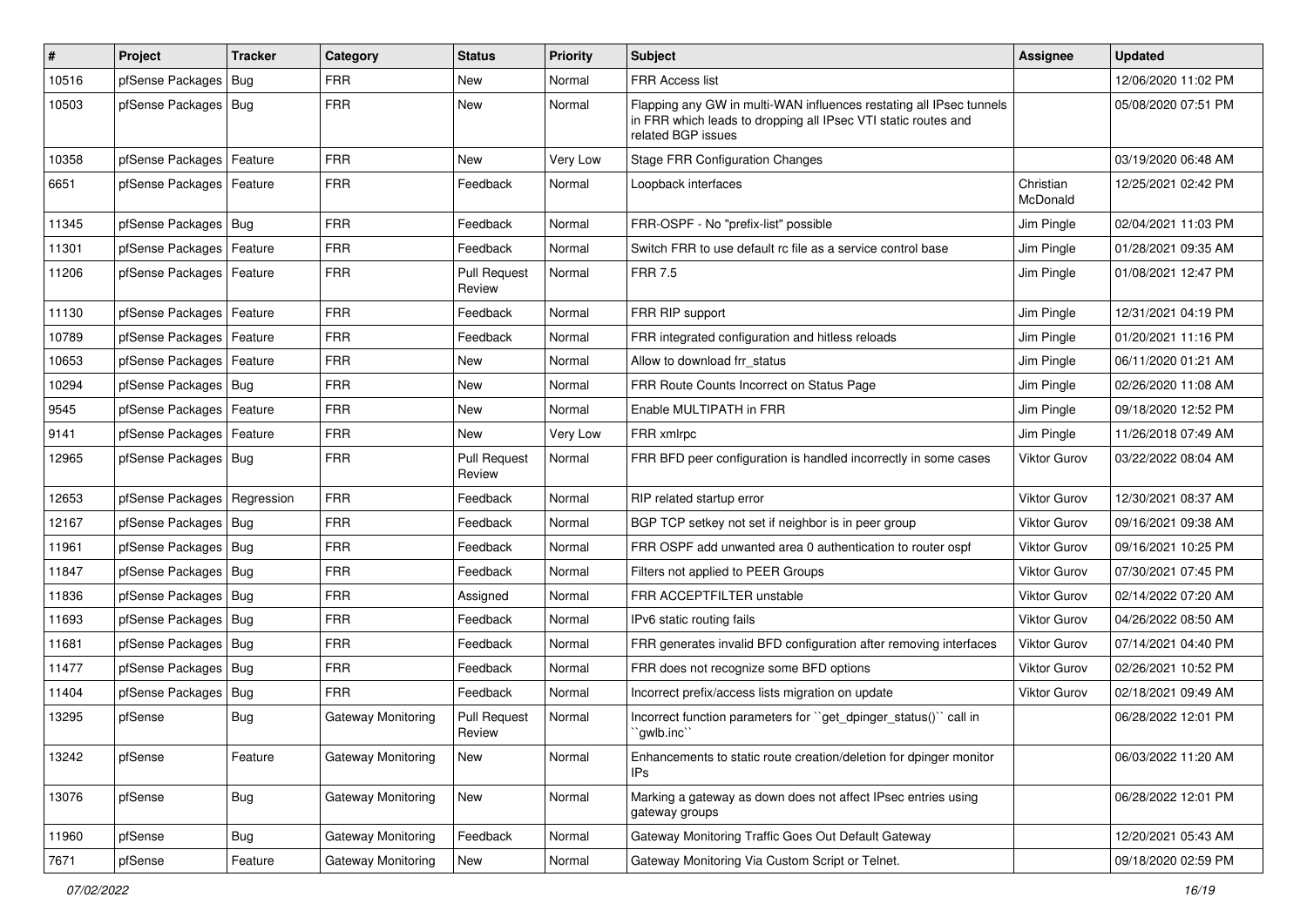| ∦     | Project      | <b>Tracker</b> | Category           | <b>Status</b>                 | <b>Priority</b> | <b>Subject</b>                                                                                                                                 | Assignee     | <b>Updated</b>      |
|-------|--------------|----------------|--------------------|-------------------------------|-----------------|------------------------------------------------------------------------------------------------------------------------------------------------|--------------|---------------------|
| 3859  | pfSense      | Feature        | Gateway Monitoring | New                           | Low             | Make it possible to set the source IP address for gateway monitoring                                                                           |              | 11/06/2016 10:12 PM |
| 12811 | pfSense      | Bug            | Gateway Monitoring | New                           | Normal          | Services are not restarted when PPP interfaces connect                                                                                         | Jim Pingle   | 06/30/2022 03:18 AM |
| 8192  | pfSense      | <b>Bug</b>     | Gateway Monitoring | New                           | Low             | dpinger - Change in ISP link-local IPv6 address drops connectivity                                                                             | Luiz Souza   | 11/05/2020 07:31 AM |
| 6333  | pfSense      | <b>Bug</b>     | Gateway Monitoring | Confirmed                     | Normal          | Bootup starts/restarts dpinger multiple times                                                                                                  | Luiz Souza   | 11/16/2020 01:11 PM |
| 12920 | pfSense      | <b>Bug</b>     | Gateway Monitoring | <b>Pull Request</b><br>Review | Normal          | Gateway behavior differs when the gateway does not exist in<br>config.xml                                                                      | Viktor Gurov | 06/28/2022 12:01 PM |
| 3132  | pfSense      | Bug            | Gateway Monitoring | In Progress                   | Normal          | Gateway events for IPv6 affect IPv4 services and vice versa                                                                                    | Viktor Gurov | 06/28/2022 12:01 PM |
| 13294 | pfSense      | Feature        | Gateways           | New                           | Low             | Change gateway name                                                                                                                            |              | 06/22/2022 06:07 PM |
| 12857 | pfSense      | <b>Bug</b>     | Gateways           | <b>New</b>                    | Normal          | Firewall gateway goes away when making changes to Bridge0<br>device                                                                            |              | 02/27/2022 11:20 AM |
| 12764 | pfSense      | <b>Bug</b>     | Gateways           | New                           | Normal          | VTI gateway status is pending after assigning the VTI interface                                                                                |              | 02/07/2022 05:41 AM |
| 12632 | pfSense      | <b>Bug</b>     | Gateways           | <b>New</b>                    | High            | Assigning a /30 WAN IP address at the console does not save the<br>gateway correctly                                                           |              | 06/28/2022 12:01 PM |
| 12077 | pfSense      | Feature        | Gateways           | New                           | Normal          | Allow stick-connections per gateway group                                                                                                      |              | 06/24/2021 08:45 AM |
| 11213 | pfSense      | Feature        | Gateways           | New                           | Low             | Option to mark gateway as down directly from Table                                                                                             |              | 01/03/2021 07:09 AM |
| 9650  | pfSense      | <b>Bug</b>     | Gateways           | New                           | Normal          | IPv6 connection drops (ir-)regular on Kabelvodafone (German cable<br>ISP)                                                                      |              | 07/27/2019 07:14 AM |
| 8846  | pfSense      | Bug            | Gateways           | <b>New</b>                    | Low             | Misleading gateway error message adding/editing static routes using<br>a disabled interface                                                    |              | 08/21/2019 11:29 AM |
| 8743  | pfSense      | Todo           | Gateways           | <b>New</b>                    | Low             | Gateway Groups page should list gateways in tier order                                                                                         |              | 08/14/2019 12:16 PM |
| 8343  | pfSense      | <b>Bug</b>     | Gateways           | New                           | Normal          | Gateway Routes (Default Routes) not removed in Kernel when<br>removed from GUI                                                                 |              | 05/14/2020 01:22 AM |
| 12942 | pfSense      | <b>Bug</b>     | Gateways           | <b>New</b>                    | Normal          | Code to kill states for old gateway when reconnecting an interface is<br>incorrect                                                             | Jim Pingle   | 06/28/2022 12:01 PM |
| 10875 | pfSense      | <b>Bug</b>     | Gateways           | New                           | Normal          | PPP periodic reset does not fully restore gateway group round-robin<br>functionality                                                           | Luiz Souza   | 11/05/2020 07:44 AM |
| 11570 | pfSense      | Regression     | Gateways           | <b>Pull Request</b><br>Review | Normal          | Gateway monitoring services is not always restarted on interface<br>events, which may prevent a WAN from recovering back to an online<br>state | Viktor Gurov | 06/28/2022 12:01 PM |
| 13320 | pfSense Plus | Bug            | Gateways           | New                           | Normal          | IP aliases with a CARP VIP parent are not available as VIP choices<br>for gateway groups                                                       |              | 06/29/2022 02:03 PM |
| 12805 | pfSense Docs | New Content    | General            | New                           | Very Low        | Add documentation about what triggers a notfication                                                                                            |              | 02/15/2022 05:10 PM |
| 12804 | pfSense Docs | New Content    | General            | New                           | Very Low        | Create Slack documentation                                                                                                                     |              | 02/15/2022 04:59 PM |
| 12570 | pfSense Docs | Correction     | General            | New                           | Normal          | Active appliance list missing 6100                                                                                                             |              | 12/06/2021 11:41 AM |
| 12214 | pfSense Docs | Todo           | General            | New                           | Low             | Connect to WebGui.                                                                                                                             |              | 08/05/2021 04:39 AM |
| 10821 | pfSense Docs | Correction     | General            | New                           | Normal          | Use neutral language alternatives                                                                                                              | Jim Pingle   | 09/23/2020 10:43 AM |
| 9370  | pfSense Docs | Correction     | General            | In Progress                   | Normal          | Update old screenshots                                                                                                                         | Jim Pingle   | 12/03/2021 09:55 AM |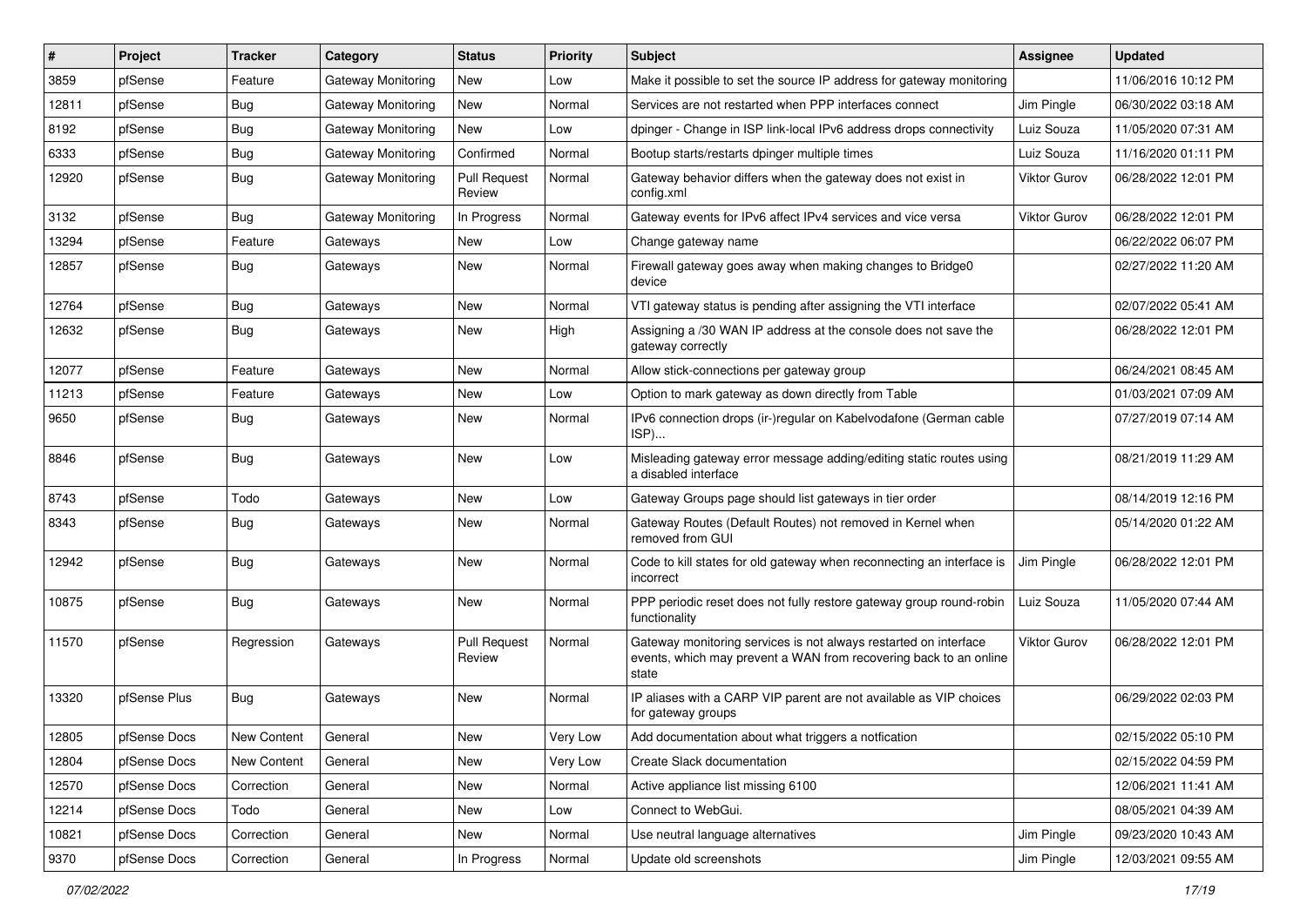| #     | Project                    | <b>Tracker</b> | Category | <b>Status</b> | <b>Priority</b> | <b>Subject</b>                                                                                      | <b>Assignee</b> | <b>Updated</b>      |
|-------|----------------------------|----------------|----------|---------------|-----------------|-----------------------------------------------------------------------------------------------------|-----------------|---------------------|
| 13098 | pfSense Packages           | Bug            | haproxy  | Feedback      | Low             | HAProxy Virtual IP broken link under Frontend setup                                                 |                 | 04/27/2022 08:35 AM |
| 13022 | pfSense Packages   Bug     |                | haproxy  | Feedback      | Normal          | HAProxy - Sub Frontends ignore Client verification CA certificates                                  |                 | 04/06/2022 12:55 PM |
| 12465 | pfSense Packages           | Feature        | haproxy  | New           | Normal          | Add forwardfor advanced usecases                                                                    |                 | 10/16/2021 07:35 PM |
| 12427 | pfSense Packages   Todo    |                | haproxy  | New           | Normal          | ha-proxy: action order in the GUI is not keeped in the resulting<br>ha-proxy configuration          |                 | 10/06/2021 07:02 AM |
| 11036 | pfSense Packages   Bug     |                | haproxy  | New           | Normal          | <b>HAproxy ACL</b>                                                                                  |                 | 02/11/2022 11:27 AM |
| 11000 | pfSense Packages   Bug     |                | haproxy  | New           | Very Low        | haproxy deprecated trick suggested                                                                  |                 | 12/23/2020 02:55 PM |
| 10936 | pfSense Packages   Bug     |                | haproxy  | Feedback      | Normal          | both haproxy/haproxy-devel non-existent option lb-agent-chk                                         |                 | 04/21/2022 12:40 PM |
| 9648  | pfSense Packages   Feature |                | haproxy  | New           | Very Low        | Multiple node Sync HAProxy configuration to backup CARP<br>members via XMLRPC.                      |                 | 07/25/2019 10:04 AM |
| 9599  | pfSense Packages   Feature |                | haproxy  | New           | Normal          | Support for "peers" in HAproxy                                                                      |                 | 06/25/2019 01:47 AM |
| 9500  | pfSense Packages   Bug     |                | haproxy  | New           | Normal          | HAproxy does not delete non-applicable action config                                                |                 | 01/18/2022 06:28 AM |
| 9261  | pfSense Packages           | Bug            | haproxy  | <b>New</b>    | Normal          | haproxy GUI failure                                                                                 |                 | 01/08/2019 12:41 PM |
| 9247  | pfSense Packages   Bug     |                | haproxy  | New           | Low             | HAProxy multiple server selection on stats pages doesn't work                                       |                 | 01/02/2019 04:44 PM |
| 9077  | pfSense Packages   Feature |                | haproxy  | New           | Normal          | haproxy UI: Add seperator lines                                                                     |                 | 10/29/2018 06:06 AM |
| 8982  | pfSense Packages           | Feature        | haproxy  | New           | Normal          | HAproxy ACL support for map in configuration UI                                                     |                 | 06/25/2019 01:49 AM |
| 8902  | pfSense Packages   Bug     |                | haproxy  | New           | Normal          | HAproxy package not use custom DNS for lookup on apply new<br>config                                |                 | 09/16/2018 08:16 AM |
| 8869  | pfSense Packages           | Feature        | haproxy  | New           | Normal          | HAproxy should use RFC 7919 DH parameter files                                                      |                 | 10/17/2018 10:46 AM |
| 8438  | pfSense Packages   Bug     |                | haproxy  | New           | High            | haproxy: can't use ACL for cert with http-response actions                                          |                 | 05/24/2018 01:12 PM |
| 8232  | pfSense Packages           | Feature        | haproxy  | <b>New</b>    | Normal          | different ssl options based on the sni name                                                         |                 | 01/30/2019 10:36 AM |
| 8213  | pfSense Packages   Bug     |                | haproxy  | <b>New</b>    | Normal          | acl src file not populated from alias                                                               |                 | 12/21/2017 02:02 PM |
| 8121  | pfSense Packages   Feature |                | haproxy  | <b>New</b>    | Normal          | haproxy, allow to generate backends even they don't seem to be<br>used                              |                 | 11/23/2017 04:04 AM |
| 7686  | pfSense Packages   Feature |                | haproxy  | <b>New</b>    | Normal          | Add option in HAProxy to configure SSL defaults based on the<br>Mozilla SSL Configuration Generator |                 | 08/16/2019 01:09 PM |
| 7462  | pfSense Packages   Bug     |                | haproxy  | New           | Normal          | HAproxy not rebinding properly after WAN DHCP IP change                                             |                 | 01/11/2018 09:15 AM |
| 7039  | pfSense Packages   Bug     |                | haproxy  | Feedback      | Normal          | HAProxy backend configuration does not handle intermediate CAs<br>properly                          |                 | 04/21/2022 12:40 PM |
| 6861  | pfSense Packages   Bug     |                | haproxy  | New           | Normal          | Ha-Proxy duplicated backend used in place of original backend                                       |                 | 02/18/2019 05:30 PM |
| 6784  | pfSense Packages   Bug     |                | haproxy  | New           | Normal          | HAProxy version .48 will not use URL Table Alias for front end<br>listener                          |                 | 02/18/2019 05:32 PM |
| 9335  | pfSense Packages   Bug     |                | haproxy  | Feedback      | Normal          | Stored XSS in HAProxy / haproxy_listeners_edit.php                                                  | Jim Pingle      | 02/18/2019 09:35 AM |
| 12354 | pfSense Packages   Todo    |                | haproxy  | Feedback      | High            | Update haproxy-devel to mitigate CVE-2021-40346                                                     | Viktor Gurov    | 05/12/2022 08:50 AM |
| 11937 | pfSense Packages   Bug     |                | haproxy  | Feedback      | Normal          | HAproxy "Use Client-IP" option breaks Captive Portal                                                | Viktor Gurov    | 06/22/2021 08:48 AM |